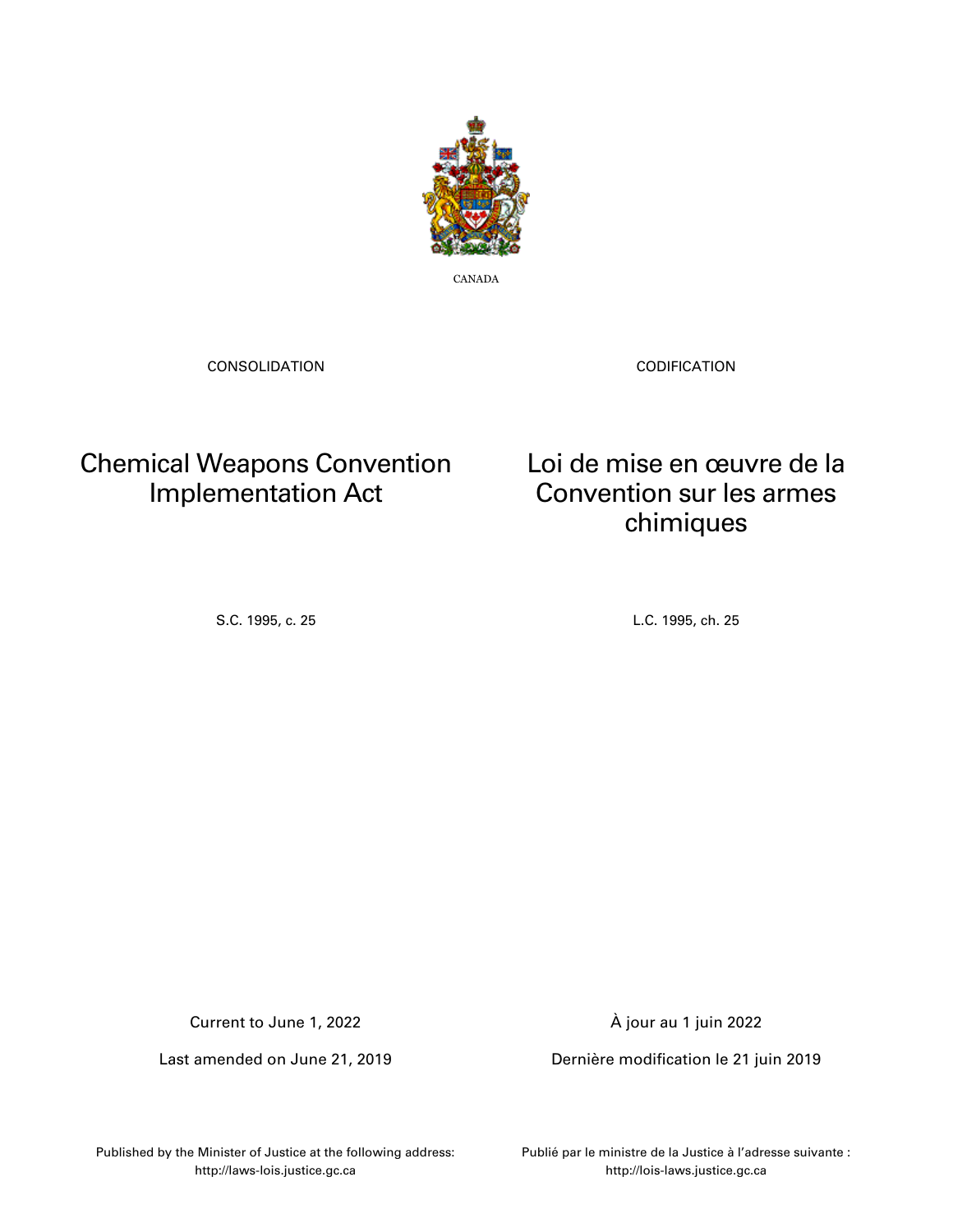### **OFFICIAL STATUS OF CONSOLIDATIONS**

Subsections 31(1) and (2) of the *Legislation Revision and Consolidation Act*, in force on June 1, 2009, provide as follows:

**31 (1)** Every copy of a consolidated statute or consolidated regulation published by the Minister under this Act in either print or electronic form is evidence of that statute or regulation and of its contents and every copy purporting to be published by the Minister is deemed to be so published, unless the contrary is shown.

### **Inconsistencies in Acts Incompatibilité — lois**

**(2)** In the event of an inconsistency between a consolidated statute published by the Minister under this Act and the original statute or a subsequent amendment as certified by the Clerk of the Parliaments under the *Publication of Statutes Act*, the original statute or amendment prevails to the extent of the inconsistency.

### **CARACTÈRE OFFICIEL DES CODIFICATIONS**

Les paragraphes 31(1) et (2) de la *Loi sur la révision et la codification des textes législatifs*, en vigueur le 1er juin 2009, prévoient ce qui suit :

### **Published consolidation is evidence Codifications comme élément de preuve**

**31 (1)** Tout exemplaire d'une loi codifiée ou d'un règlement codifié, publié par le ministre en vertu de la présente loi sur support papier ou sur support électronique, fait foi de cette loi ou de ce règlement et de son contenu. Tout exemplaire donné comme publié par le ministre est réputé avoir été ainsi publié, sauf preuve contraire.

**(2)** Les dispositions de la loi d'origine avec ses modifications subséquentes par le greffier des Parlements en vertu de la *Loi sur la publication des lois* l'emportent sur les dispositions incompatibles de la loi codifiée publiée par le ministre en vertu de la présente loi.

### **LAYOUT**

The notes that appeared in the left or right margins are now in boldface text directly above the provisions to which they relate. They form no part of the enactment, but are inserted for convenience of reference only.

### **NOTE NOTE**

This consolidation is current to June 1, 2022. The last amendments came into force on June 21, 2019. Any amendments that were not in force as of June 1, 2022 are set out at the end of this document under the heading "Amendments Not in Force".

### **MISE EN PAGE**

Les notes apparaissant auparavant dans les marges de droite ou de gauche se retrouvent maintenant en caractères gras juste au-dessus de la disposition à laquelle elles se rattachent. Elles ne font pas partie du texte, n'y figurant qu'à titre de repère ou d'information.

Cette codification est à jour au 1 juin 2022. Les dernières modifications sont entrées en vigueur le 21 juin 2019. Toutes modifications qui n'étaient pas en vigueur au 1 juin 2022 sont énoncées à la fin de ce document sous le titre « Modifications non en vigueur ».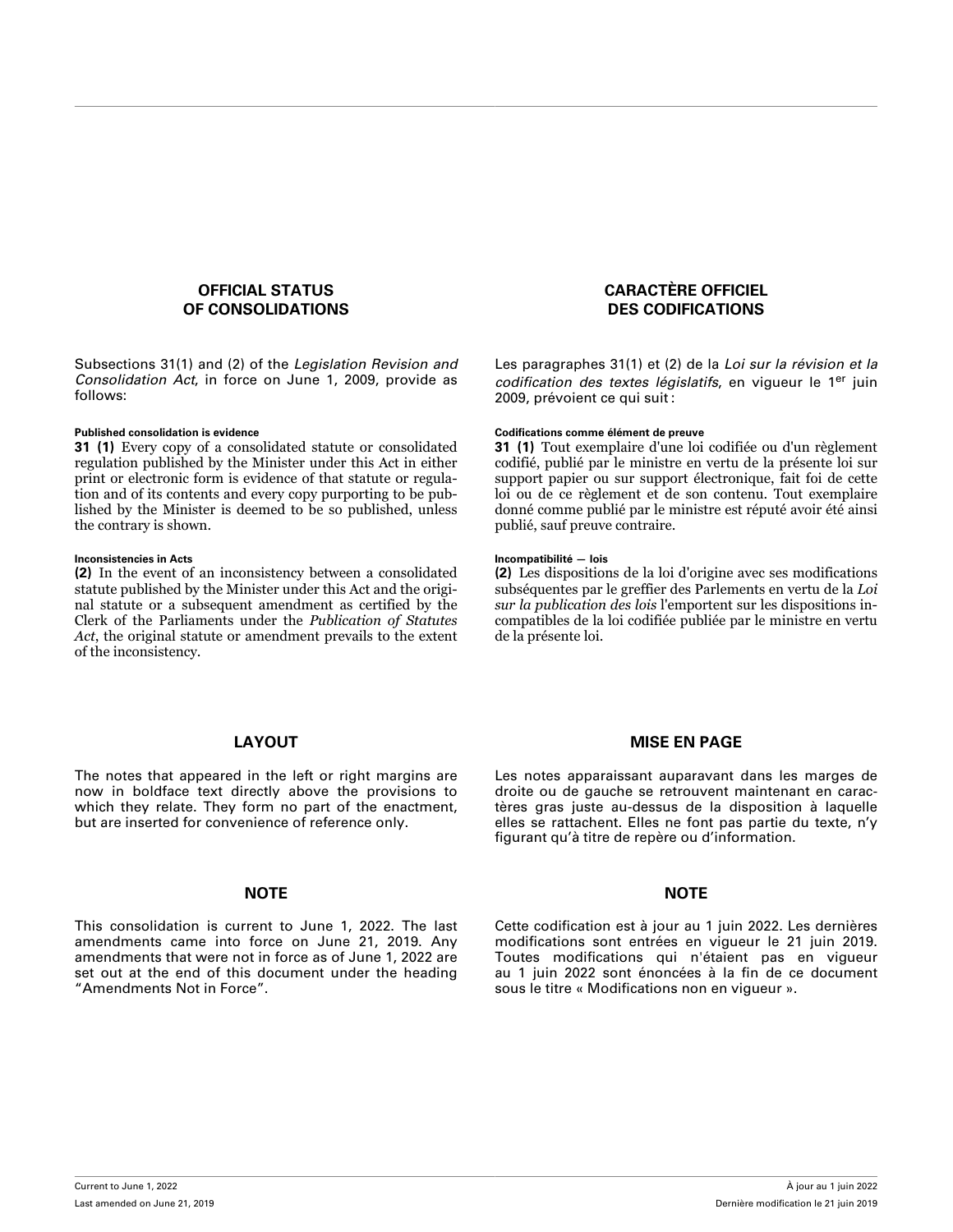### **TABLE OF PROVISIONS TABLE ANALYTIQUE**

**An Act to implement the Convention on the Prohibition of the Development, Production, Stockpiling and Use of Chemical Weapons and on their Destruction**

**2** [Definitions](#page-4-0) **2** [Définitions](#page-4-0)

### [National Authority](#page-5-0) **Autoritis** [Autorité nationale](#page-5-0)

**3** [National Authority](#page-5-0) **3** [Autorité nationale](#page-5-0)

### [Her Majesty](#page-6-0) **Samual Samual Samual Samual Samual Samual Samual Samual Samual Samual Samual Samual Samual Samual Samual Samual Samual Samual Samual Samual Samual Samual Samual Samual Samual Samual Samual Samual Samual Samual**

### [Chemical Weapons and Riot Control](#page-6-0) [Agents](#page-6-0)

- **6** [Chemical weapons](#page-6-0) **6** [Armes chimiques](#page-6-0)
- 

### [Toxic Chemicals and Precursors](#page-7-0) **[Produits chimiques toxiques et](#page-7-0)**

- 
- 
- 

**11** [Information and documents](#page-7-0) **11** [Renseignements et documents](#page-7-0)

| 12<br>International inspectors |  |
|--------------------------------|--|
|--------------------------------|--|

- **13** [Inspections](#page-8-0) **13** [Inspections](#page-8-0)
- **14** [National Authority representative powers in relation to](#page-9-0) [inspection](#page-9-0)

**Loi de mise en œuvre de la Convention sur l'interdiction de la mise au point, de la fabrication, du stockage et de l'emploi des armes chimiques et sur leur destruction**

### [Short Title](#page-4-0) **Title** [Titre abrégé](#page-4-0)

**1** [Short title](#page-4-0) **1** [Titre abrégé](#page-4-0)

### [Interpretation](#page-4-0) **Interpretation** [Définitions et interprétation](#page-4-0)

### [Purpose of Act](#page-6-0) **[Objet de la loi](#page-6-0)**

**4** [Implementation of Convention](#page-6-0) **4** [Mise en œuvre de la Convention](#page-6-0)

**5** [Binding on Her Majesty](#page-6-0) **5** [Obligation de Sa Majesté](#page-6-0)

### [Armes chimiques et agents de lutte](#page-6-0) [antiémeute](#page-6-0)

- 
- **7** [Riot control agents](#page-6-0) **7** [Agents de lutte antiémeute](#page-6-0)

# [précurseurs](#page-7-0)

- **8** [Schedule 1 toxic chemicals and precursors](#page-7-0) **8** [Produits chimiques toxiques et précurseurs du tableau 1](#page-7-0)
- **9** [Schedule 2 toxic chemicals and precursors](#page-7-0) **9** [Produits chimiques toxiques et précurseurs du tableau 2](#page-7-0)
- **10** [Schedule 3 toxic chemicals and precursors](#page-7-0) **10** [Produits chimiques toxiques et précurseurs du tableau 3](#page-7-0)

### [Information and Documents](#page-7-0) **Renseignements** et documents

### [Inspections](#page-8-0) **Inspections**

- **12** [Inspecteurs internationaux](#page-8-0)
- 
- **14** [Pouvoirs du représentant de l'autorité nationale](#page-9-0)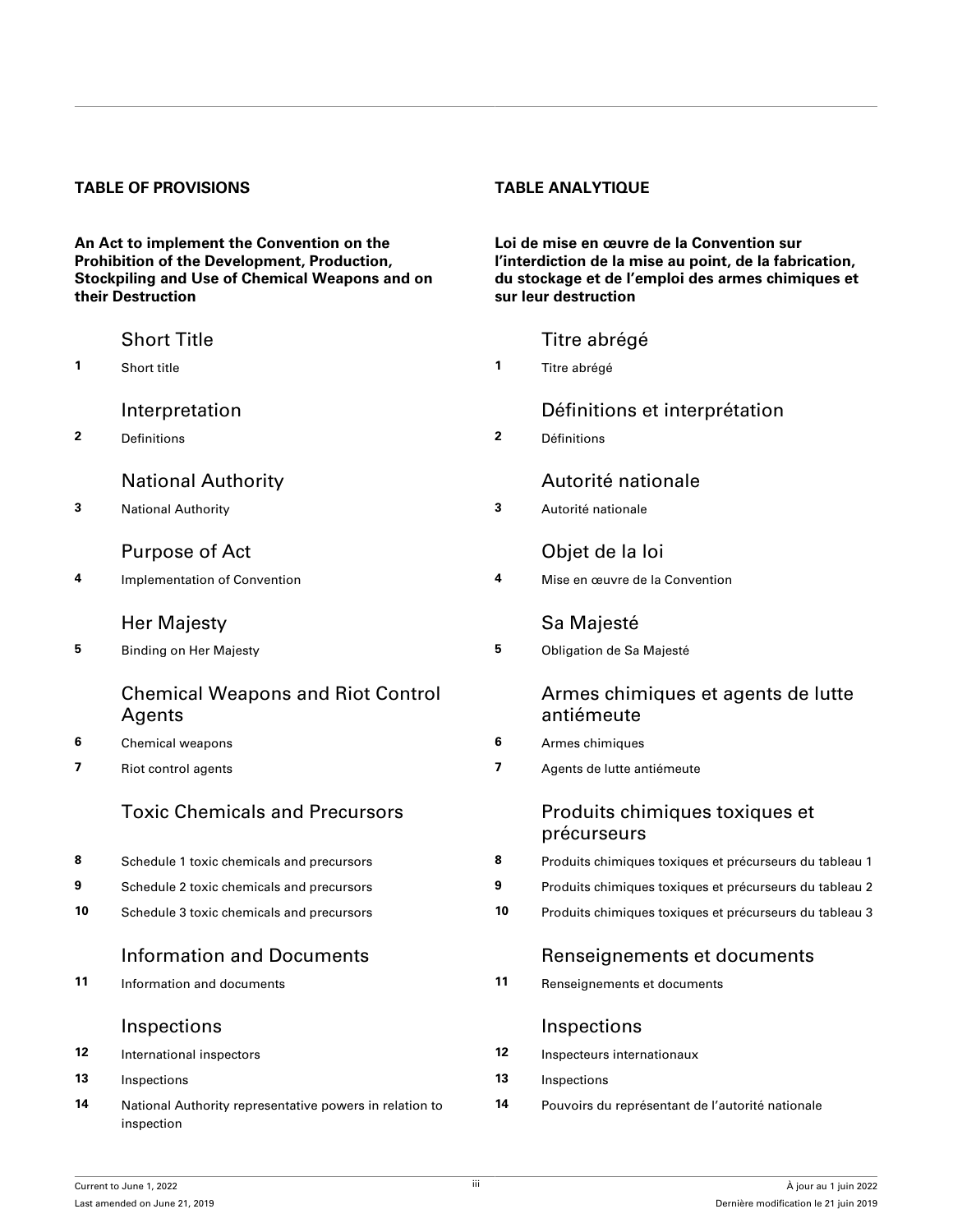| 15  | Warrant required where refusal of entry           | 15  | Mandat                                   |
|-----|---------------------------------------------------|-----|------------------------------------------|
|     | Disclosure of Information                         |     | Communication de renseignements          |
| 16  | Notice for disclosure of information              | 16  | Avis de communication                    |
| 17  | Privileged information                            | 17  | Renseignements protégés                  |
|     | Regulations                                       |     | Règlements                               |
| 18  | Regulations                                       | 18  | Règlements                               |
|     | Amendments to the Convention                      |     | Modification de la convention            |
| 19  | Publication required                              | 19  | Publication                              |
|     | Enforcement                                       |     | Exécution                                |
| 20  | Punishment                                        | 20  | Infraction                               |
| 21  | Criminal Code provisions apply                    | 21  | Application du Code criminel             |
| 22  | Offence outside Canada                            | 22  | Application extraterritoriale            |
| 23  | Forfeiture                                        | 23  | Confiscation                             |
| 24  | Limitation period for summary conviction offences | 24  | Prescription                             |
| 25  | Continuing offence                                | 25  | Infraction continue                      |
| 26  | Venue                                             | 26  | Tribunal compétent                       |
|     | <b>Coming into Force</b>                          |     | Entrée en vigueur                        |
| *27 | Coming into force                                 | *27 | Entrée en vigueur                        |
|     | <b>SCHEDULE</b>                                   |     | <b>ANNEXE</b>                            |
|     | <b>Provisions of Convention</b>                   |     | Dispositions de la Convention            |
|     | <b>ANNEX ON CHEMICALS</b>                         |     | <b>ANNEXE SUR LES PRODUITS CHIMIQUES</b> |
|     | <b>Schedules of Chemicals</b>                     |     | Tableaux de produits chimiques           |
|     | <b>VERIFICATION ANNEX</b>                         |     | <b>ANNEXE SUR LA VÉRIFICATION</b>        |

*Chemical Weapons Convention Implementation Loi de mise en oeuvre de la Convention sur les armes chimiques*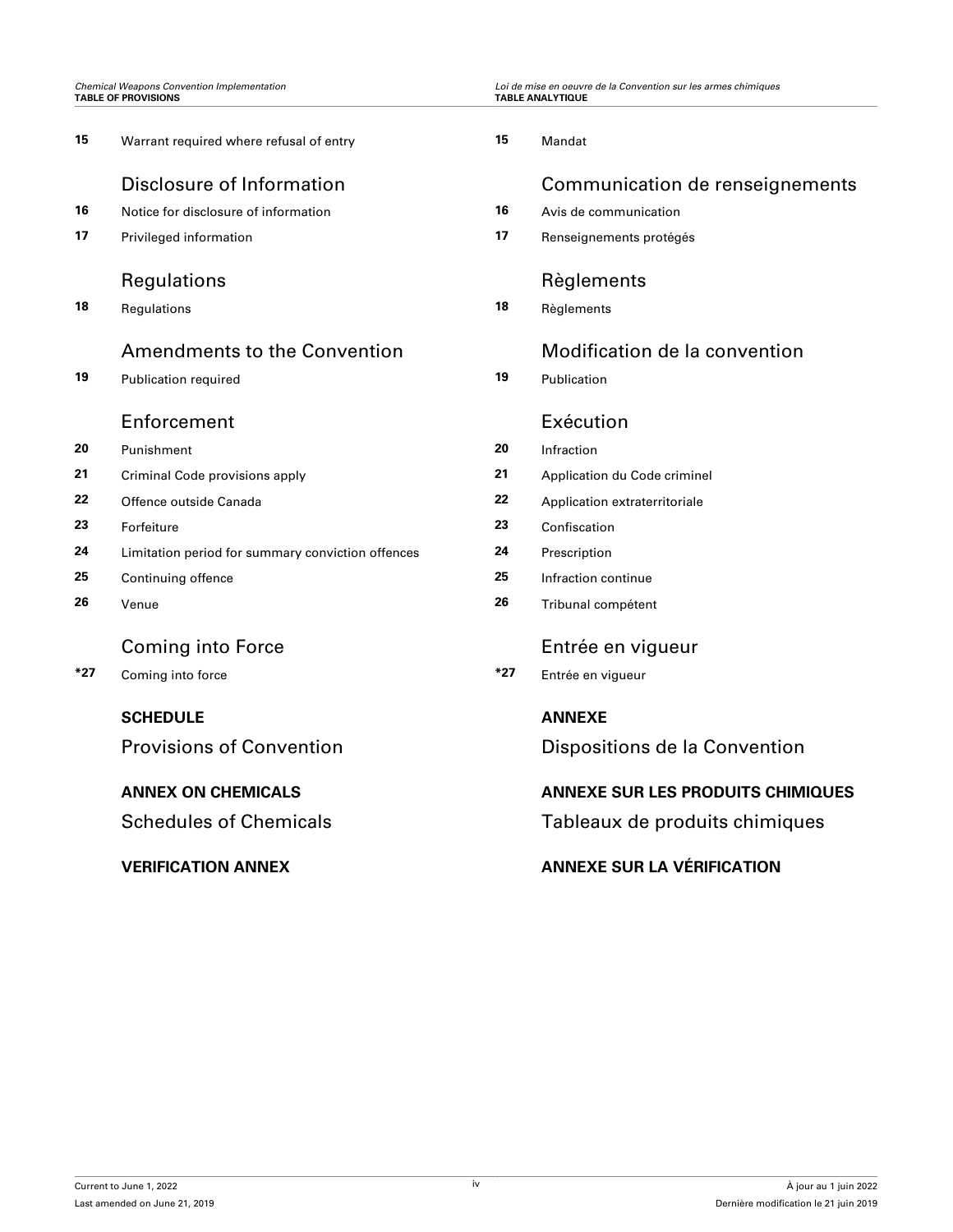

### <span id="page-4-0"></span>**An Act to implement the Convention on the Prohibition of the Development, Production, Stockpiling and Use of Chemical Weapons and on their Destruction**

Her Majesty, by and with the advice and consent of the Senate and House of Commons of Canada, enacts as follows:

1 This Act may be cited as the *Chemical Weapons Convention Implementation Act*.

### **Definitions Définitions**

2 (1) In this Act,

*Convention* means the Convention on the Prohibition of the Development, Production, Stockpiling and Use of Chemical Weapons and on their Destruction, signed at Paris, France on January 13, 1993, as amended from time to time pursuant to Article XV of the Convention and portions of which are set out in the schedule to this Act; (*Convention*)

*international inspector* means a person who holds a certificate issued by the Minister under section 12; (*inspecteur international*)

*Minister* means such member of the Queen's Privy Council for Canada as may be designated by the Governor in Council to be the Minister for the purposes of this Act; (*ministre*)

**S.C. 1995, c. 25 L.C. 1995, ch. 25**

**Loi de mise en œuvre de la Convention sur l'interdiction de la mise au point, de la fabrication, du stockage et de l'emploi des armes chimiques et sur leur destruction**

[*Assented to 13th July 1995*] [*Sanctionnée le 13 juillet 1995*]

Sa Majesté, sur l'avis et avec le consentement du Sénat et de la Chambre des communes du Canada, édicte :

# Short Title Titre abrégé

### **Short title Titre abrégé**

1 *Loi de mise en œuvre de la Convention sur les armes chimiques*.

# Interpretation Définitions et interprétation

2 (1) Les définitions qui suivent s'appliquent à la présente loi.

*autorité nationale* Le secteur de l'administration publique fédérale désigné en application du paragraphe 3(1) comme autorité nationale pour le Canada. (*National Authority*)

*Convention* La Convention sur l'interdiction de la mise au point, de la fabrication, du stockage et de l'emploi des armes chimiques et sur leur destruction, signée à Paris (France) le 13 janvier 1993 et dont des extraits sont reproduits à l'annexe, ainsi que ses amendements éventuels apportés au titre de son article XV. (*Convention*)

*inspecteur international* Titulaire d'un certificat délivré par le ministre en application de l'article 12. (*international inspector*)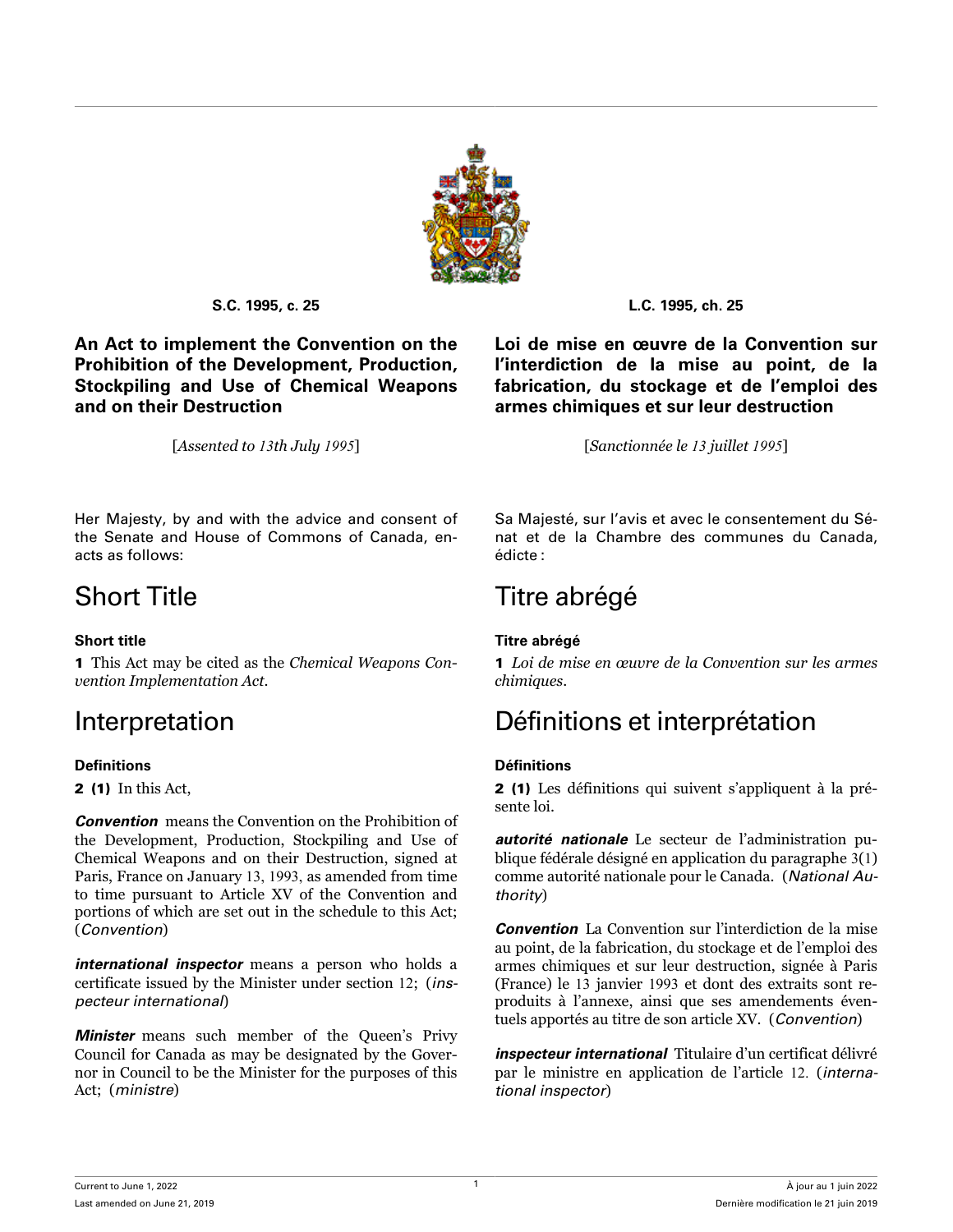<span id="page-5-0"></span>*National Authority* means the portion of the federal public administration designated as the National Authority for Canada under subsection 3(1); (*autorité nationale*)

*place* includes any means of transport; (*lieu*)

*prescribed* means prescribed by the regulations; (*Version anglaise seulement*)

*representative of the National Authority* means a representative of the National Authority designated under subsection 3(2). (*représentant de l'autorité nationale*)

### **Other words and expressions Terminologie**

(2) Unless the context otherwise requires, all words and expressions used in this Act have the same meaning as in the Convention.

### **Convention provisions prevail where inconsistency Incompatibilité**

(3) In the event of any inconsistency between the provisions set out in the schedule and the provisions of the Convention, the provisions of the Convention prevail. 1995, c. 25, s. 2; 2003, c. 22, s. 224(E).

### **National Authority Autorité nationale**

3 (1) For the purposes of implementing Canada's obligations under the Convention and of giving effect to paragraph 4 of Article VII of the Convention, the Minister may designate any portion of the federal public administration to be the National Authority for Canada.

### **Representatives Représentants**

(2) For the purposes of implementing Canada's obligations under the Convention, the Minister

(a) may designate persons or classes of persons to act as representatives of the National Authority; and

(b) shall furnish every representative of the National Authority with a certificate of designation.

### **Contents of certificate Contenu du certificat**

(3) A certificate of designation must indicate the places or classes of places that the holder of the certificate is authorized to have access to for the purposes of this Act and any conditions applicable to the holder's activities under the certificate that the Minister considers advisable for those purposes.

*lieu* Est assimilé à un lieu tout moyen de transport. (*place*)

*ministre* Le membre du Conseil privé de la Reine pour le Canada chargé par le gouverneur en conseil de l'application de la présente loi. (*Minister*)

*représentant de l'autorité nationale* Personne désignée en application du paragraphe 3(2). (*representative of the National Authority*)

(2) Sauf indication contraire, les termes de la présente loi s'entendent au sens de la Convention.

(3) Les dispositions de la Convention l'emportent sur les dispositions incompatibles de celle-ci reproduites à l'annexe.

1995, ch. 25, art. 2; 2003, ch. 22, art. 224(A).

# National Authority **Autorite nationale**

3 (1) En vue d'exécuter les obligations du Canada au titre de la Convention et de donner effet au paragraphe 4 de l'article VII de celle-ci, le ministre peut désigner comme autorité nationale pour le Canada tout secteur de l'administration publique fédérale.

(2) En vue d'exécuter les obligations du Canada au titre de la Convention, le ministre :

a) peut désigner toute personne, à titre individuel ou au titre de son appartenance à une catégorie déterminée, pour remplir les fonctions de représentant de l'autorité nationale;

b) le cas échéant, remet à chaque représentant de l'autorité nationale un certificat à cet effet.

(3) Le certificat fait état des lieux ou catégories de ceuxci dans lesquels le titulaire est autorisé à pénétrer pour l'application de la présente loi; il fait aussi état des conditions régissant les activités du titulaire que le ministre estime indiquées.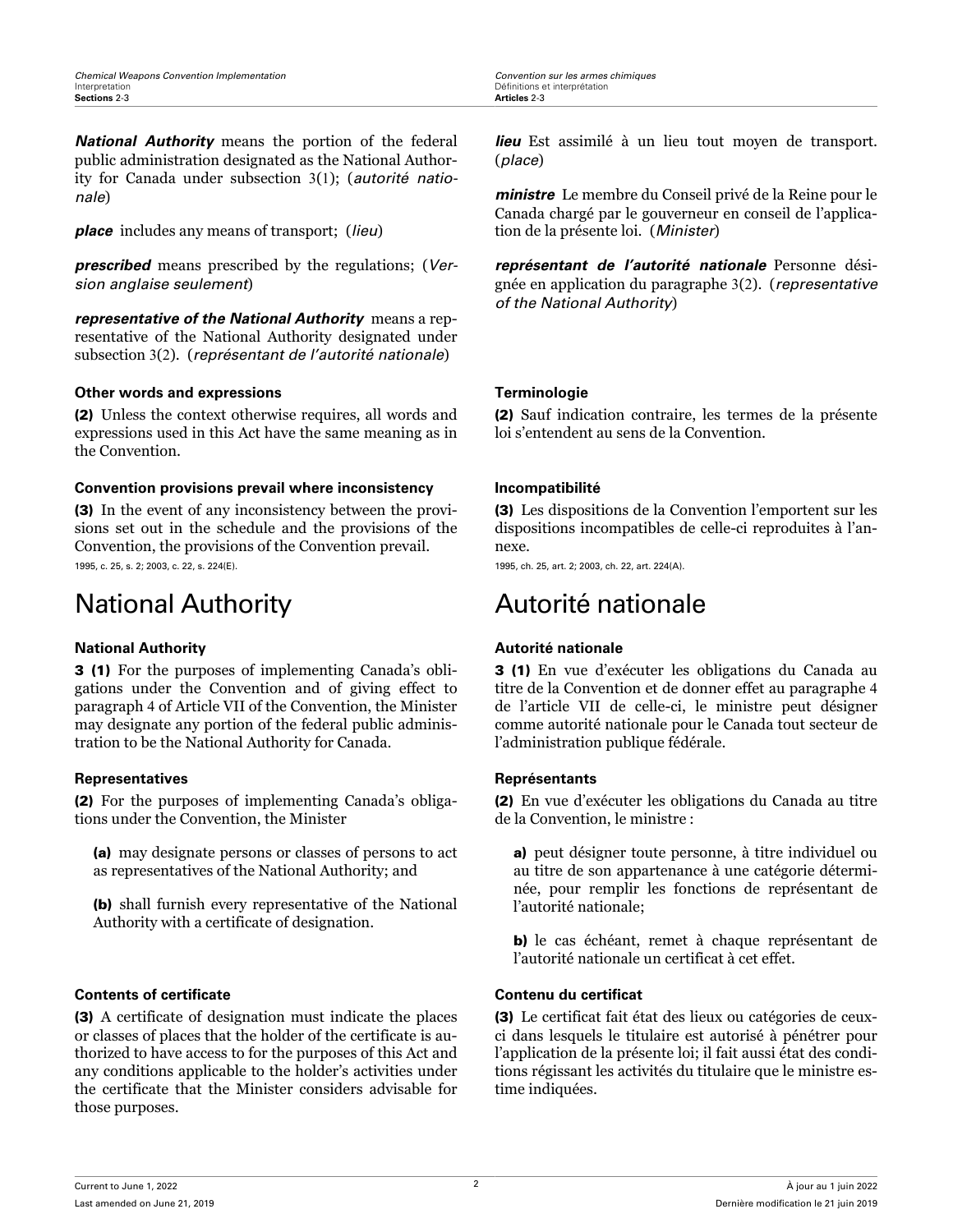(4) Every holder of a certificate of designation shall, on request of the person in charge of a place to be entered by the holder under this Act, show the certificate to that person.

1995, c. 25, s. 3; 2003, c. 22, s. 224(E).

# Purpose of Act **Objet de la loi**

4 The purpose of this Act is to implement Canada's obligations under the Convention.

# Her Majesty Sa Majesté

5 This Act is binding on Her Majesty in right of Canada or a province.

# Chemical Weapons and Riot Control Agents

### **Chemical weapons Armes chimiques**

6 No person shall

(a) develop, produce, otherwise acquire, stockpile or retain a chemical weapon, or transfer, directly or indirectly, a chemical weapon to anyone;

(b) use a chemical weapon;

(c) engage in any military preparations to use a chemical weapon; or

(d) assist, encourage or induce, in any way, anyone to engage in any activity prohibited to a State Party under the Convention.

7 No person shall use a riot control agent as a method of warfare.

### <span id="page-6-0"></span>**Identification required Présentation du certificat**

(4) Le titulaire présente, sur demande, son certificat au responsable du lieu à inspecter au titre de la présente loi. 1995, ch. 25, art. 3; 2003, ch. 22, art. 224(A).

### **Implementation of Convention Mise en œuvre de la Convention**

4 La présente loi porte sur l'exécution des obligations du Canada au titre de la Convention.

### **Binding on Her Majesty Obligation de Sa Majesté**

5 La présente loi lie Sa Majesté du chef du Canada ou d'une province.

## Armes chimiques et agents de lutte antiémeute

6 Il est interdit :

a) de mettre au point, de fabriquer, d'acquérir d'une autre manière, de stocker ou de conserver des armes chimiques, ou de transférer, directement ou indirectement, des armes chimiques à qui que ce soit;

b) d'employer des armes chimiques;

c) d'entreprendre des préparatifs militaires quels qu'ils soient en vue d'un emploi d'armes chimiques;

d) d'aider, d'encourager et d'inciter quiconque, de quelque manière que ce soit, à entreprendre quelque activité que ce soit qui est interdite à un État partie en vertu de la Convention.

### **Riot control agents Agents de lutte antiémeute**

7 Il est interdit d'employer des agents de lutte antiémeute en tant que moyens de guerre.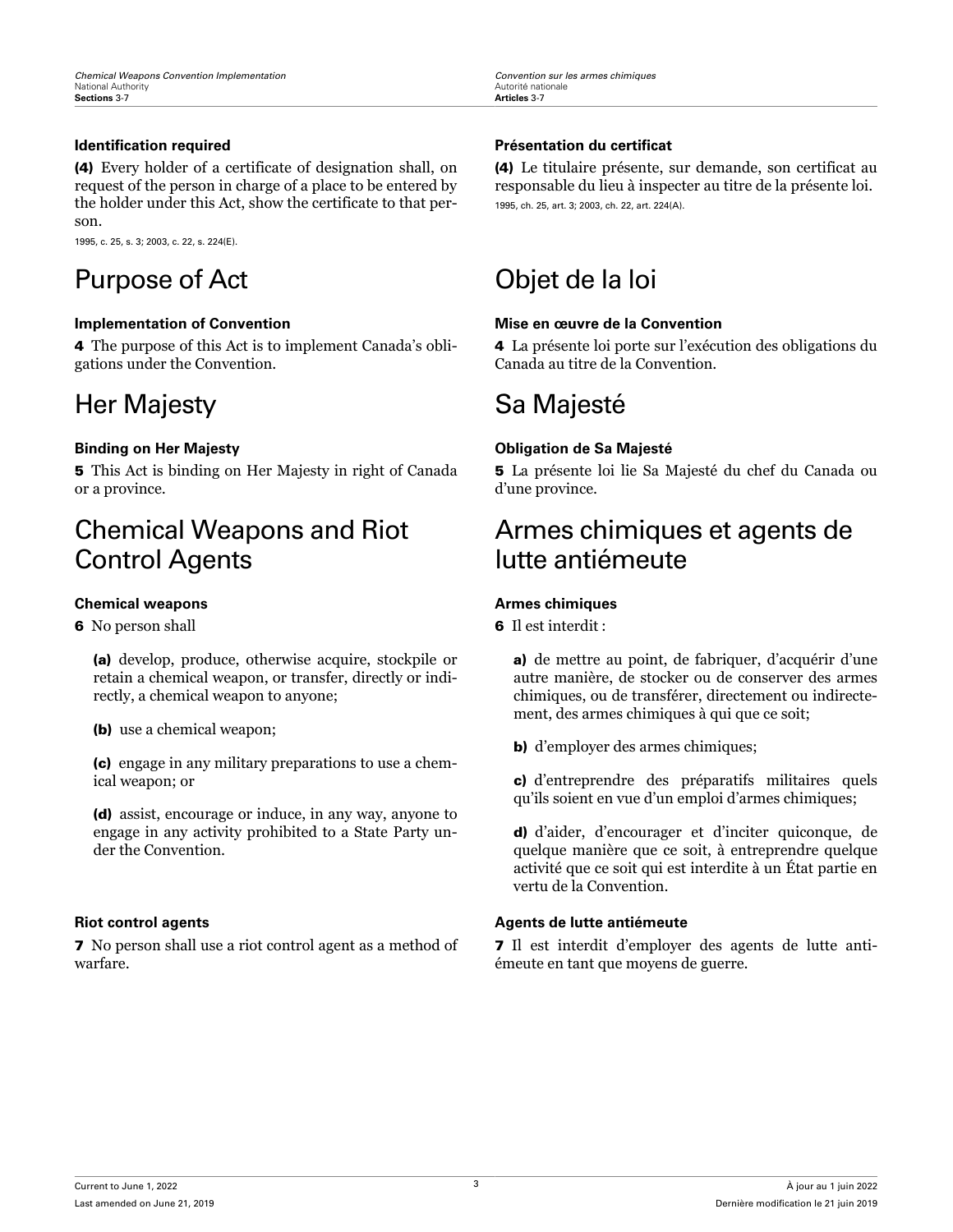# <span id="page-7-0"></span>Toxic Chemicals and Precursors Produits chimiques toxiques et

8 (1) Except as authorized by or pursuant to any regulations made under paragraph 18(a), no person shall produce, use, acquire or possess a toxic chemical or precursor listed in Schedule 1 of the Schedules of Chemicals set out in the Annex on Chemicals in the Convention.

(2) Except as authorized under the *Export and Import Permits Act*, no person shall export or import a toxic chemical or precursor listed in Schedule 1 of the Schedules of Chemicals set out in the Annex on Chemicals in the Convention.

9 Except as authorized under the *Export and Import Permits Act*, no person shall export or import a toxic chemical or precursor listed in Schedule 2 of the Schedules of Chemicals set out in the Annex on Chemicals in the Convention.

10 Except as authorized under the *Export and Import Permits Act*, no person shall export or import a toxic chemical or precursor listed in Schedule 3 of the Schedules of Chemicals set out in the Annex on Chemicals in the Convention.

11 Every person who does anything under an authorization referred to in section 8 or who produces, processes, consumes, exports or imports a toxic chemical or precursor listed in Schedule 2 of the Schedules of Chemicals set out in the Annex on Chemicals in the Convention or who produces, exports or imports a toxic chemical or precursor listed in Schedule 3 of the Schedules of Chemicals set out in that Annex or who produces a discrete organic chemical or who holds a riot control agent for riot control purposes shall

# précurseurs

### **Schedule 1 toxic chemicals and precursors Produits chimiques toxiques et précurseurs du tableau 1**

8 (1) Nul ne peut, sauf autorisation prévue sous le régime d'éventuels règlements pris en vertu de l'alinéa 18 a), fabriquer, utiliser, acquérir ni posséder les produits chimiques toxiques et précurseurs figurant au tableau 1 des Tableaux de produits chimiques de l'Annexe sur les produits chimiques de la Convention.

### **Export or import Exportation et importation**

(2) Nul ne peut, sauf autorisation prévue sous le régime de la *Loi sur les licences d'exportation et d'importation*, exporter ni importer les produits chimiques toxiques et précurseurs figurant au tableau 1 des Tableaux de produits chimiques de l'Annexe sur les produits chimiques de la Convention.

### **Schedule 2 toxic chemicals and precursors Produits chimiques toxiques et précurseurs du tableau 2**

9 Nul ne peut, sauf autorisation prévue sous le régime de la *Loi sur les licences d'exportation et d'importation*, exporter ni importer les produits chimiques toxiques et précurseurs figurant au tableau 2 des Tableaux de produits chimiques de l'Annexe sur les produits chimiques de la Convention.

### **Schedule 3 toxic chemicals and precursors Produits chimiques toxiques et précurseurs du tableau 3**

10 Nul ne peut, sauf autorisation prévue sous le régime de la *Loi sur les licences d'exportation et d'importation*, exporter ni importer les produits chimiques toxiques et précurseurs figurant au tableau 3 des Tableaux de produits chimiques de l'Annexe sur les produits chimiques de la Convention.

# Information and Documents Renseignements et documents

### **Information and documents Renseignements et documents**

11 Quiconque accomplit un acte en vertu d'une autorisation visée à l'article 8, fabrique, traite, consomme, exporte ou importe des produits chimiques toxiques ou précurseurs figurant au tableau 2 des Tableaux de produits chimiques de l'Annexe sur les produits chimiques de la Convention, fabrique, exporte ou importe des produits chimiques toxiques ou précurseurs figurant au tableau 3 des Tableaux de produits chimiques de cette annexe, fabrique des produits chimiques organiques définis ou détient à des fins de lutte antiémeute des agents de lutte antiémeute est tenu de :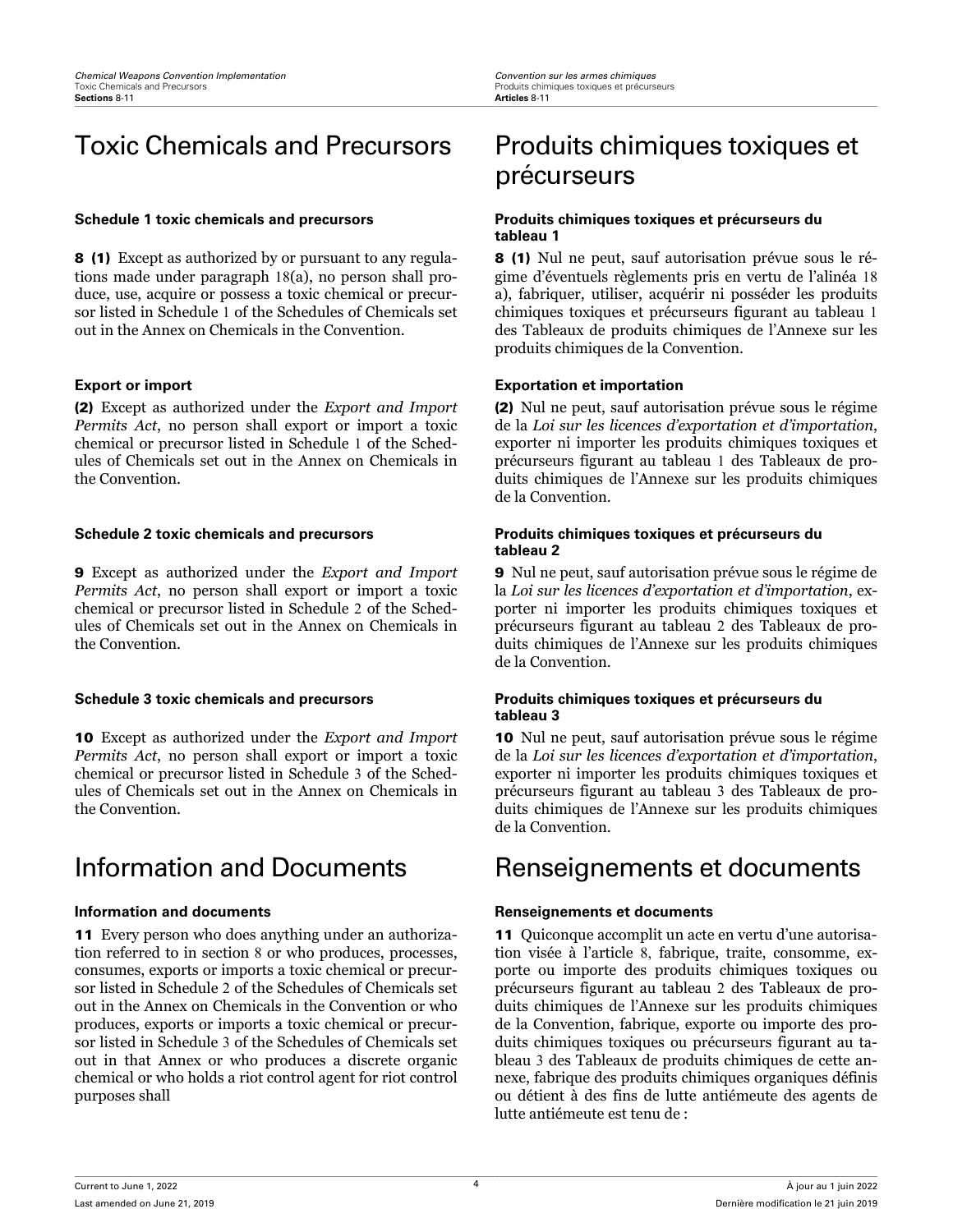<span id="page-8-0"></span>(a) provide the prescribed information, at the prescribed time and in the prescribed form, to the National Authority or to such other portion of the federal public administration as the Minister may by order authorize to collect the information; and

(b) keep and maintain the prescribed documents in Canada, at the person's place of business or at such other place as may be designated by the Minister, in the prescribed manner and for the prescribed period and, on request by the Minister or the National Authority, provide the documents to the National Authority.

1995, c. 25, s. 11; 2003, c. 22, s. 224(E); 2015, c. 3, s. 35.

## Inspections Inspections

12 (1) The Minister shall issue to every person who is a member of an inspection team of the Technical Secretariat of the Organization for the Prohibition of Chemical Weapons that has been authorized under the Convention to conduct on behalf of the Organization inspections in Canada a certificate

(a) identifying the person by name and indicating the person's status and authority to conduct inspections in Canada;

(b) specifying the privileges and immunities applicable to the person; and

(c) setting out such other information and any conditions applicable to the person's inspection activities in Canada as the Minister considers advisable.

(2) Every international inspector shall, on request of the person in charge of a place to be inspected by the international inspector, show the certificate to that person.

### **Inspections Inspections**

13 (1) Subject to this Act, an international inspector may, at any reasonable time and consistent with the provisions of the Convention,

(a) enter any place in Canada

(i) in respect of which information has been provided under section 11,

(ii) that is subject to an on-site challenge inspection referred to in paragraph 8 of Article IX of the Convention, or

a) fournir à l'autorité nationale, ou à tout autre secteur de l'administration publique fédérale que le ministre désigne par arrêté, les renseignements réglementaires, selon les modalités de temps et de forme prévues par règlement;

b) tenir et conserver au Canada, dans son établissement ou dans tout autre lieu désigné par le ministre, selon les modalités et pendant le délai réglementaires, les documents réglementaires, et, sur demande du ministre ou de l'autorité nationale, les fournir à celle-ci.

1995, ch. 25, art. 11; 2003, ch. 22, art. 224(A); 2015, ch. 3, art. 35.

### **International inspectors Inspecteurs internationaux**

12 (1) Le ministre délivre à tout membre d'une équipe d'inspection du Secrétariat technique de l'Organisation pour l'interdiction des armes chimiques qui a été autorisée au titre de la Convention à faire au nom de l'organisation des inspections au Canada un certificat qui :

a) mentionne le nom du titulaire, sa qualité d'inspecteur et le fait qu'il est autorisé à faire des inspections au Canada;

b) énumère les privilèges et immunités du titulaire;

c) prévoit tout autre renseignement ainsi que les conditions régissant les activités du titulaire au Canada, selon ce que le ministre juge indiqué.

### **Identification required Présentation du certificat**

(2) L'inspecteur international présente, sur demande, son certificat au responsable du lieu à inspecter.

13 (1) Sous réserve des autres dispositions de la présente loi, l'inspecteur international peut, à toute heure convenable et conformément aux dispositions de la Convention :

a) pénétrer dans tout lieu au Canada :

(i) à l'égard duquel ont été fournis des renseignements au titre de l'article 11,

(ii) qui fait l'objet d'une inspection par mise en demeure au titre du paragraphe 8 de l'article IX de la Convention,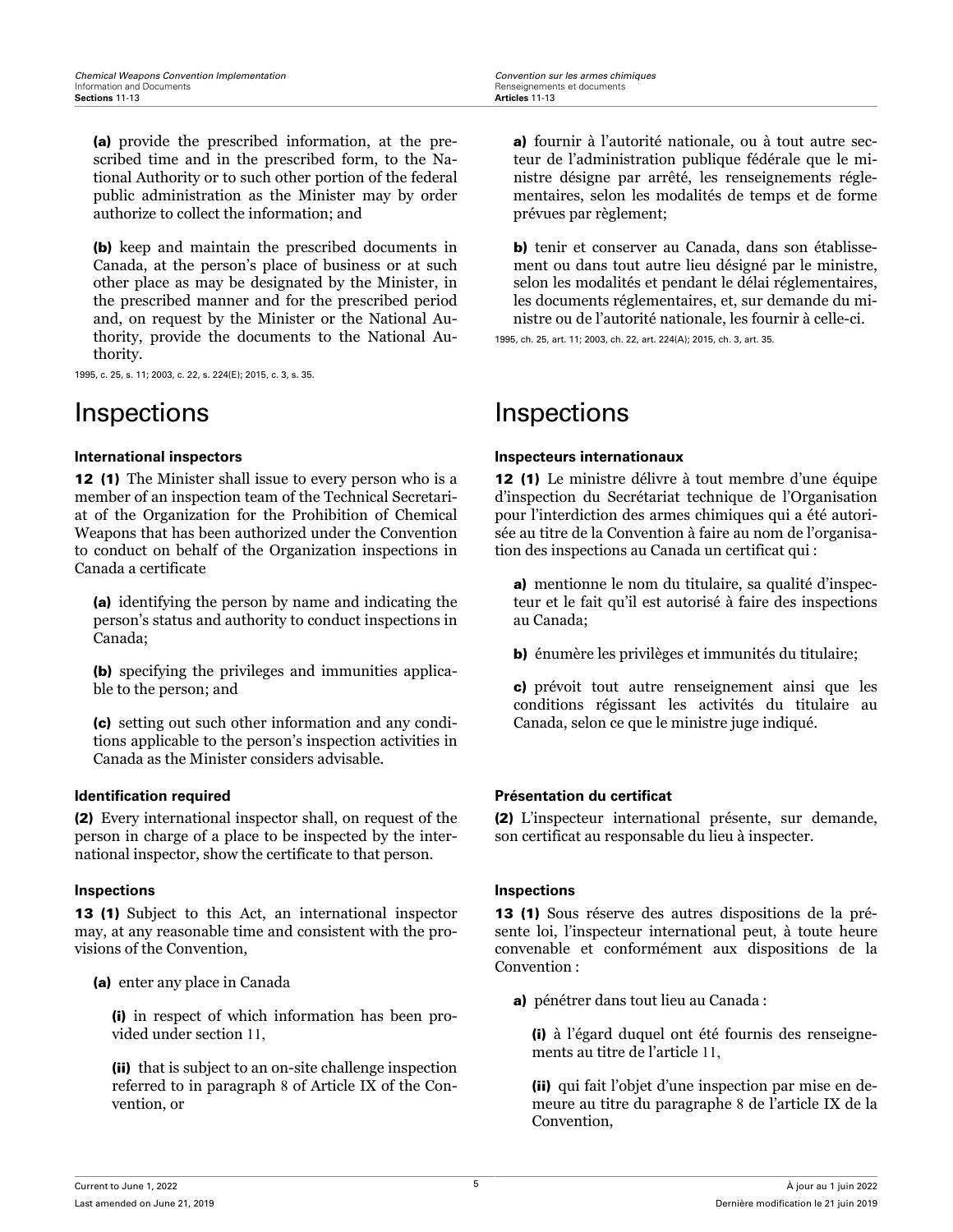<span id="page-9-0"></span>(iii) in respect of which an investigation under paragraph 9 of Article X of the Convention has been initiated;

(b) inspect the place in a manner consistent with the provisions of the Convention and any facility agreement applicable to the place; and

(c) where appropriate, install, use and maintain in respect of any such place monitoring instruments, systems and seals in a manner consistent with the provisions of the Convention and any facility agreement applicable to the place.

(2) While carrying out a challenge inspection, an international inspector may be accompanied by an observer for the purposes of giving effect to paragraph 12 of Article IX of the Convention.

### **National Authority representative powers in relation to inspection**

14 (1) In order to facilitate the conduct of an inspection under section 13, a representative of the National Authority may accompany an international inspector and may direct any person who is in control of the place being inspected to

(a) provide the international inspector with access to any area, container or thing in the place being inspected;

(b) permit the international inspector to examine any thing in the place being inspected;

(c) permit the international inspector to make copies of any information contained in the records, files, papers or electronic information systems kept or used in relation to the place being inspected and to remove the copies from the place;

(d) permit the international inspector to have photographs taken of any thing in the place being inspected and to remove the photographs from the place;

(e) permit the international inspector to interview any person in the place being inspected; and

(f) take or permit the international inspector to take samples for analysis of any thing in the place being inspected and permit the international inspector to remove the samples for analysis outside the place.

### **Direction to be complied with Conformité aux ordres**

(2) Every person to whom a direction is given under subsection (1) shall comply with the direction.

(iii) à l'égard duquel une enquête a été ouverte en application du paragraphe 9 de l'article X de la Convention;

b) inspecter le lieu conformément aux dispositions de la Convention et de l'accord d'installation applicable en l'espèce;

c) si cela est indiqué, installer, employer et maintenir dans ce lieu des instruments de mesure, systèmes et scellés conformément aux dispositions de la Convention et de l'accord d'installation applicable en l'espèce.

### **Inspector may be accompanied Personne accompagnant l'inspecteur**

(2) Dans le cas d'une inspection par mise en demeure, l'inspecteur international peut être accompagné par un observateur en vue de donner effet au paragraphe 12 de l'article IX de la Convention.

### **Pouvoirs du représentant de l'autorité nationale**

14 (1) En vue de faciliter l'inspection visée à l'article 13, le représentant de l'autorité nationale peut accompagner l'inspecteur international et ordonner au responsable du lieu inspecté :

a) de donner à l'inspecteur international accès à tout endroit, contenant ou chose se trouvant dans le lieu;

b) de permettre à l'inspecteur international d'examiner toute chose se trouvant dans le lieu;

c) de permettre à l'inspecteur international de reproduire tout renseignement ou document, sur support électronique ou autre, et d'en emporter des copies;

d) de permettre à l'inspecteur international d'obtenir des photographies de toute chose se trouvant dans le lieu et de les emporter;

e) de permettre à l'inspecteur international d'interroger toute personne se trouvant dans le lieu;

f) de prélever, pour analyse, des échantillons de toute chose se trouvant dans le lieu, ou de permettre à l'inspecteur international de le faire, et de permettre à celui-ci d'emporter les échantillons.

(2) Toute personne visée par un ordre donné en vertu du paragraphe (1) doit s'y conformer.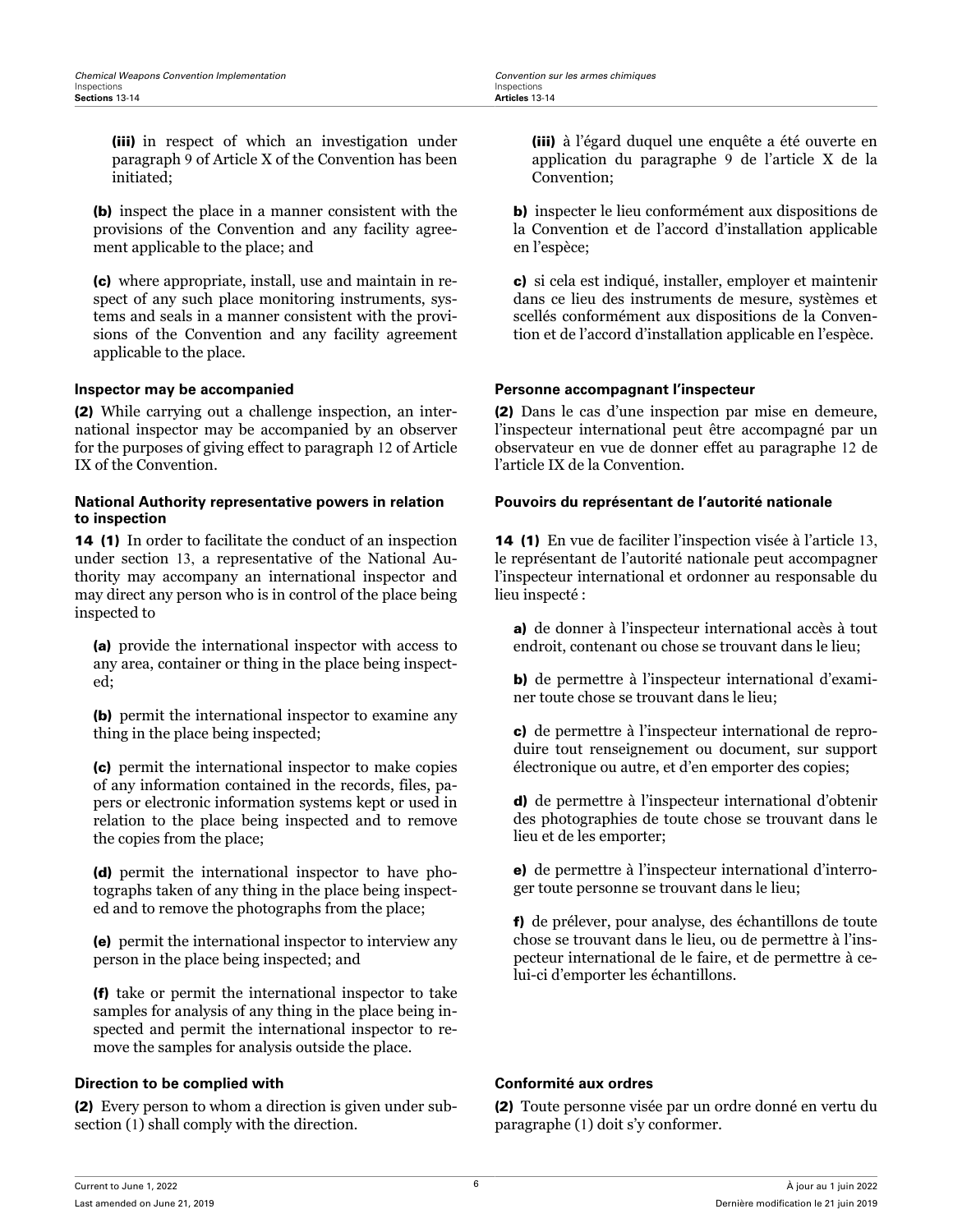### <span id="page-10-0"></span>**False statements, obstruction Interdictions**

(3) While an international inspector is conducting an inspection under this Act, no person shall

(a) knowingly make any false or misleading statement to the inspector or to the representative of the National Authority accompanying the inspector in relation to the place or thing being inspected; or

(b) wilfully obstruct the inspection, by act or omission.

### **Direction not statutory instrument N'est pas un texte réglementaire**

(4) A direction under subsection (1) is not a statutory instrument for the purposes of the *Statutory Instruments Act*.

### **Warrant required where refusal of entry measurement in Mandat**

15 (1) A representative of the National Authority or an international inspector may not enter a place referred to in section 13 without the consent of the person who is in control of the place except under the authority of a warrant issued under subsection (2).

### **Authority to issue warrant Délivrance du mandat**

(2) Where, on *ex parte* application, a justice is satisfied by information on oath that

(a) a place referred to in section 13 meets the conditions for entry described in that section,

(b) entry to the place is necessary for any purpose relating to the administration of this Act or the regulations, and

(c) entry to the place has been refused or there are reasonable grounds to believe that entry will be refused,

the justice may issue a warrant authorizing the representative of the National Authority and the international inspector named in it to enter the place for the purposes of the inspection referred to in section 13, subject to such conditions as may be specified in the warrant.

### **When warrant not required <b>Perquisition** sans mandat

(3) A warrant authorizing entry into a place referred to in section 13 is not required if the conditions for obtaining the warrant exist but, by reason of exigent circumstances, it would not be practicable to obtain the warrant.

(4) In executing a warrant issued under subsection (2), a representative of the National Authority or an

(3) Lorsque l'inspecteur international fait une inspection au titre de la présente loi, il est interdit :

a) de faire sciemment à ce dernier ou au représentant de l'autorité nationale l'accompagnant, oralement ou par écrit, une déclaration fausse ou trompeuse relativement au lieu ou à la chose inspecté;

b) d'entraver volontairement l'inspection, même par omission.

(4) Les ordres donnés en vertu du paragraphe (1) ne sont pas des textes réglementaires au sens de la *Loi sur les textes réglementaires*.

15 (1) Le représentant de l'autorité nationale ou l'inspecteur international ne peut pénétrer dans le lieu visé à l'article 13 sans le consentement du responsable de celuici que s'il est muni du mandat prévu au paragraphe (2).

(2) Sur demande *ex parte*, le juge de paix peut, s'il est convaincu sur la foi d'une dénonciation sous serment que sont réunis les éléments énumérés ci-dessous, délivrer un mandat autorisant, sous réserve des conditions éventuellement fixées, le représentant de l'autorité nationale et l'inspecteur international qui y sont nommés à pénétrer dans le lieu en cause :

a) le lieu remplit les conditions prévues à l'article 13;

b) cela est nécessaire à l'application de la présente loi ou de ses règlements;

c) l'accès a été refusé ou il y a des motifs raisonnables de croire que tel sera le cas.

(3) Il n'est pas nécessaire d'obtenir un mandat pour pénétrer dans le lieu visé à l'article 13 lorsque l'urgence de la situation rend l'obtention d'un mandat difficilement réalisable, pourvu que les conditions pour en obtenir un soient réunies.

### **Use of force Usage de la force**

(4) Le titulaire du mandat ne peut recourir à la force dans l'exécution du mandat que si celui-ci en autorise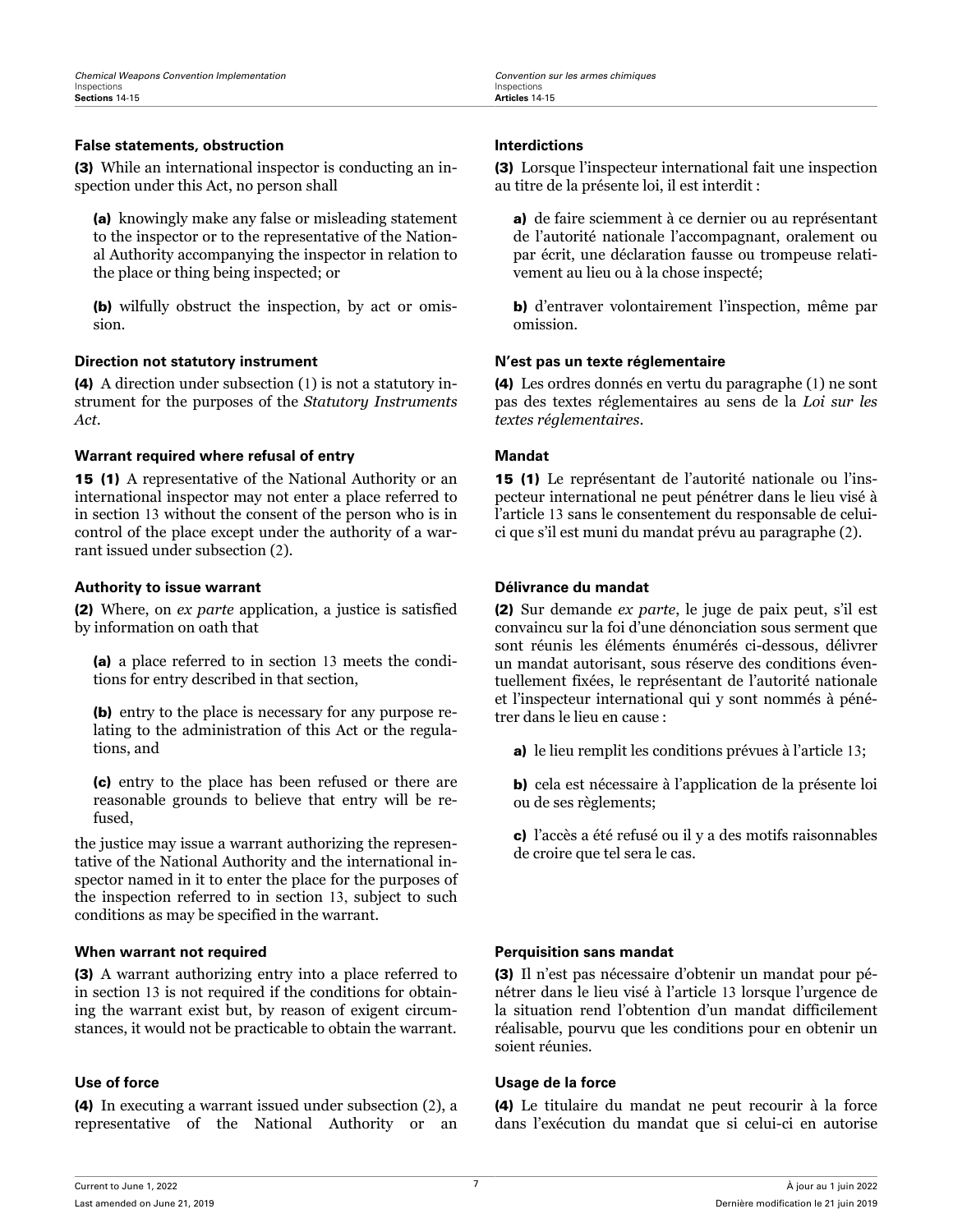<span id="page-11-0"></span>international inspector shall not use force unless the representative or inspector is accompanied by a peace officer and the use of force is specifically authorized in the warrant.

# Disclosure of Information Communication de

### **Notice for disclosure of information Avis de communication**

16 (1) The Minister may send a notice to any person who the Minister believes on reasonable grounds has information or documents relevant to the enforcement of this Act, requesting the person to provide the information or documents to the Minister.

(2) A person who receives a notice referred to in subsection (1) shall provide the requested information and documents to the Minister in the form and within the time specified in the notice.

17 (1) Information and documents obtained pursuant to this Act or the Convention are privileged.

### **Exception Exception**

(2) Information and documents are not privileged to the extent that they are required to be disclosed or communicated for the purposes of an emergency involving public safety.

### **Prohibition Interdiction**

(3) No person in possession of privileged information or documents shall knowingly, without the written consent of the person from whom they were obtained, communicate them or allow them to be communicated to any person, or allow any person to have access to them, except

(a) for the purpose of the enforcement of this Act or of giving effect to the Convention;

(b) pursuant to an obligation of the Government of Canada under the Convention; or

(c) in the case where the information or documents are disclosed in accordance with the *Security of Canada Information Disclosure Act*.

(4) Notwithstanding any other Act or law, no person shall be required, in connection with any legal proceedings, to produce any statement or other record expressément l'usage et que si lui-même est accompagné d'un agent de la paix.

# renseignements

16 (1) Le ministre peut demander, par avis, à toute personne qu'il croit, pour des motifs raisonnables, être en possession de renseignements ou documents utiles à l'application de la présente loi de les lui communiquer.

### **Compliance with notice Obligation de communication**

(2) Le destinataire de l'avis est tenu de fournir au ministre, dans le délai et en la forme que précise l'avis, les renseignements ou documents demandés.

### **Privileged information**

17 (1) Les renseignements et documents obtenus en application de la présente loi ou de la Convention sont protégés.

(2) La protection conférée par le paragraphe (1) ne vaut toutefois pas dans le cas où la communication des renseignements ou documents est exigée de toute urgence pour des raisons de sécurité publique.

(3) Nul ne peut, sciemment, communiquer des renseignements ou documents protégés en sa possession, en autoriser la communication ou en permettre la consultation sans le consentement écrit de la personne de qui ils ont été obtenus, à moins :

a) qu'ils soient utiles à l'application de la présente loi ou à la mise en œuvre de la Convention;

b) qu'ils doivent être communiqués par le gouvernement du Canada au titre de la Convention;

c) qu'ils soient communiqués conformément à la *Loi sur la communication d'information ayant trait à la sécurité du Canada*.

### **Evidence in legal proceedings Preuve lors de poursuites judiciaires**

(4) Malgré toute autre loi ou règle de droit, nul n'est tenu de communiquer oralement ou par écrit ces renseignements ou documents dans le cadre d'une procédure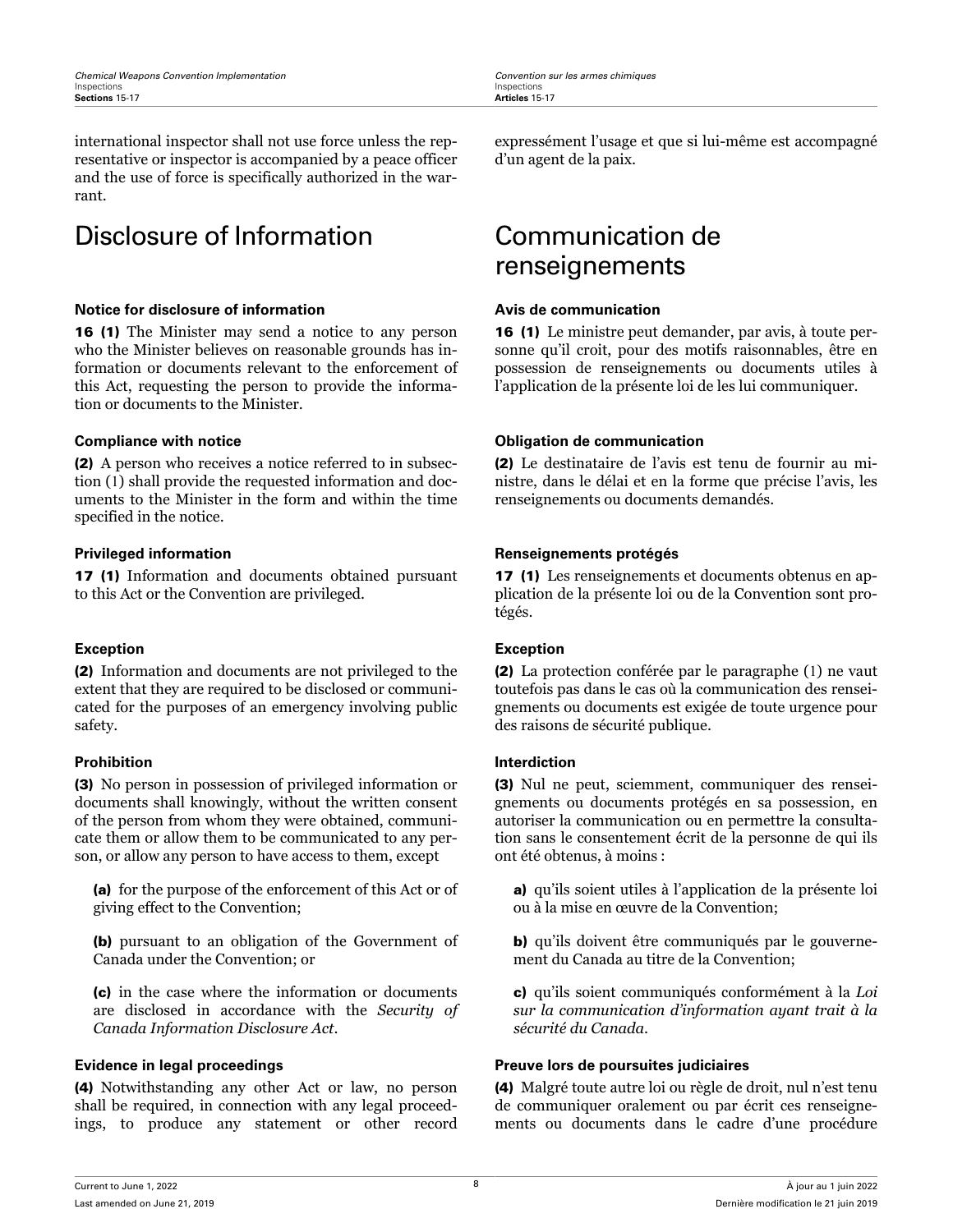<span id="page-12-0"></span>containing privileged information or documents, or to give evidence relating to them, unless the proceedings relate to the enforcement of this Act.

1995, c. 25, s. 17; 2015, c. 20, s. 7; 2019, c. 13, s. 125(E).

# Regulations Règlements

18 The Governor in Council may make regulations for carrying out and giving effect to the provisions of the Convention and, without limiting the generality of the foregoing, may make regulations

(a) prescribing conditions under which activities referred to in subsection 8(1) may be carried on, providing for the issue, suspension and cancellation of licences governing the carrying on of any such activity and prescribing the fees or the manner of calculating the fees to be paid in respect of any such licence;

(b) respecting the procedures to be followed by representatives of the National Authority in exercising their functions under this Act; and

(c) prescribing anything that by this Act is to be prescribed.

## Amendments to the Convention Modification de la convention

### **Publication required Publication**

19 The Minister shall, as soon as practicable after any amendment to the Convention is made pursuant to Article XV of the Convention, cause a copy of the amendment to be published in the *Canada Gazette*.

# Enforcement Exécution

### **Punishment Infraction**

20 Every person who contravenes any provision of this Act is guilty of an offence and liable

(a) on summary conviction, to a fine not exceeding \$5,000 or to imprisonment for a term not exceeding eighteen months, or to both; or

(b) on conviction on indictment, to a fine not exceeding \$500,000 or to imprisonment for a term not exceeding five years, or to both.

### **Criminal Code provisions apply Application du Code criminel**

21 For greater certainty, the provisions of the *Criminal Code* apply for the purposes of enforcing this Act.

judiciaire qui ne concerne pas l'application de la présente loi.

1995, ch. 25, art. 17; 2015, ch. 20, art. 7; 2019, ch. 13, art. 125(A).

### **Regulations Règlements**

18 Le gouverneur en conseil peut prendre les règlements utiles à la mise en œuvre de la Convention, notamment pour :

a) fixer les conditions auxquelles peuvent être autorisés les actes visés au paragraphe 8(1), établir des règles sur la délivrance, la suspension et l'annulation de permis relatifs à ces actes et fixer le montant — ou le mode de calcul de celui-ci — des droits à percevoir relativement à ces permis;

b) régir la procédure à suivre par les représentants de l'autorité nationale dans l'exercice de leurs fonctions;

c) prévoir toute mesure d'ordre réglementaire prévue par la présente loi.

19 Le ministre fait publier dans la *Gazette du Canada*, dans les meilleurs délais, tout amendement apporté à la Convention au titre de son article XV.

20 Quiconque contrevient à une disposition de la présente loi commet une infraction et encourt sur déclaration de culpabilité :

a) par procédure sommaire, une amende maximale de 5 000 \$ et un emprisonnement maximal de dix-huit mois, ou l'une de ces peines;

b) par mise en accusation, une amende maximale de 500 000 \$ et un emprisonnement maximal de cinq ans, ou l'une de ces peines.

21 Il est entendu que les dispositions du *Code criminel* s'appliquent dans le cadre de la présente loi.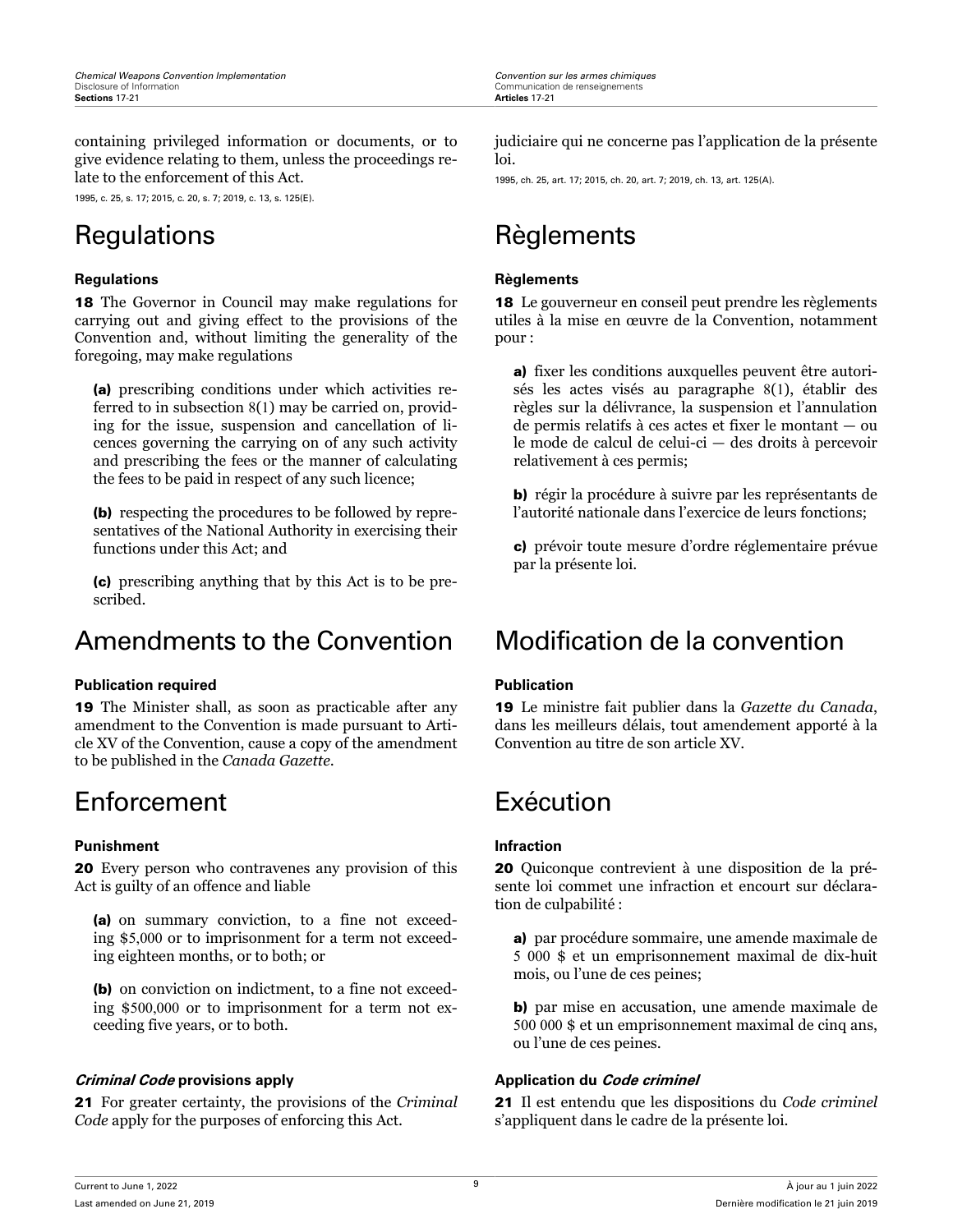22 Every individual who commits, outside Canada, an act or omission that would, if committed in Canada, be an offence under this Act, shall, if the individual is a Canadian citizen or a permanent resident within the meaning of subsection 2(1) of the *Immigration and Refugee Protection Act*, be deemed to have committed that act or omission in Canada.

1995, c. 25, s. 22; 2001, c. 27, s. 227.

23 (1) Where a person has been convicted of an offence under this Act, any thing seized by means of which or in respect of which the offence was committed is forfeited to Her Majesty in right of Canada and shall be disposed of as the Minister directs.

(2) Where any thing has been seized by means of which or in respect of which an offence has been committed under this Act and the owner of the thing, or the person in whose possession the thing was at the time of seizure, consents in writing to its forfeiture, the thing is forfeited to Her Majesty in right of Canada and shall be disposed of as the Minister directs.

### **Limitation period for summary conviction offences Prescription**

24 Proceedings by way of summary conviction may be instituted at any time within, but not later than, two years after the day on which the subject-matter of the proceedings arose.

### **Continuing offence Infraction continue**

25 Where an offence under this Act is committed or continued on more than one day, the person who committed the offence is liable to be convicted for a separate offence for each day on which the offence is committed or continued.

26 A complaint or an information in respect of an offence under this Act may be dealt with by any competent court of criminal jurisdiction if the accused is resident or carrying on business within the territorial jurisdiction of that court, even though the subject-matter of the complaint or information did not arise in that territorial jurisdiction.

### <span id="page-13-0"></span>**Offence outside Canada Application extraterritoriale Application extraterritoriale**

22 L'individu qui accomplit à l'étranger un geste — acte ou omission — qui, s'il était accompli au Canada, constituerait une infraction à la présente loi est, à la condition d'être un citoyen canadien ou un résident permanent au sens du paragraphe 2(1) de la *Loi sur l'immigration et la protection des réfugiés*, réputé avoir accompli ce geste au Canada.

1995, ch. 25, art. 22; 2001, ch. 27, art. 227.

### **Forfeiture Confiscation**

23 (1) En cas de déclaration de culpabilité, la chose qui a servi ou donné lieu à une infraction à la présente loi est confisquée au profit de Sa Majesté du chef du Canada; il en est disposé conformément aux instructions du ministre.

### **Forfeiture with consent Confiscation sur consentement**

(2) Le propriétaire ou le dernier possesseur de la chose saisie qui a servi ou donné lieu à une infraction à la présente loi peut consentir par écrit à sa confiscation. La chose est dès lors confisquée au profit de Sa Majesté du chef du Canada et il en est disposé conformément aux instructions du ministre.

24 Les poursuites par voie de procédure sommaire se prescrivent par deux ans à compter de la date du fait en cause.

25 Il peut être compté une infraction distincte pour chacun des jours au cours desquels se commet ou se continue l'infraction.

### **Venue Tribunal compétent**

26 Peut connaître de toute plainte ou dénonciation en matière d'infraction, indépendamment du lieu de sa perpétration, le tribunal de juridiction criminelle qui est compétent dans le lieu où l'accusé réside ou exerce une activité commerciale.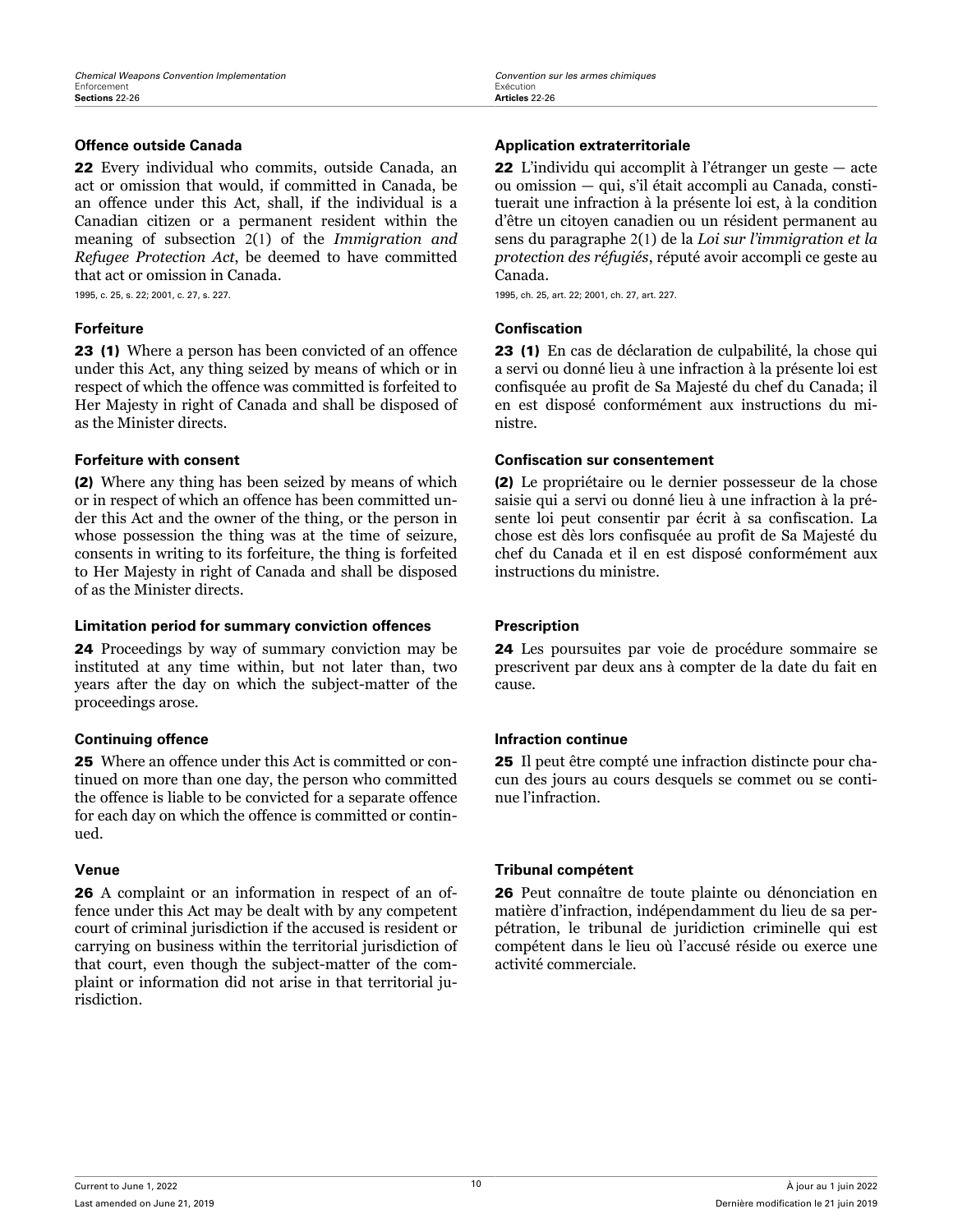# <span id="page-14-0"></span>Coming into Force **Entrée en vigueur**

### **Coming into force Entrée en vigueur**

\*27 This Act or any provision of this Act comes into force on a day or days to be fixed by order of the Governor in Council.

\* [Note: Act, other than section 8, in force January 1, 2001, *see* SI/2001-3; section 8 in force July 1, 2004, *see* SI/2004-71.]

\*27 La présente loi ou telle de ses dispositions entre en vigueur à la date ou aux dates fixées par décret.

\* [Note : Loi, sauf article 8, en vigueur le 1er janvier 2001, *voir* TR/2001-3; article 8 en vigueur le 1er juillet 2004, *voir* TR/ 2004-71.]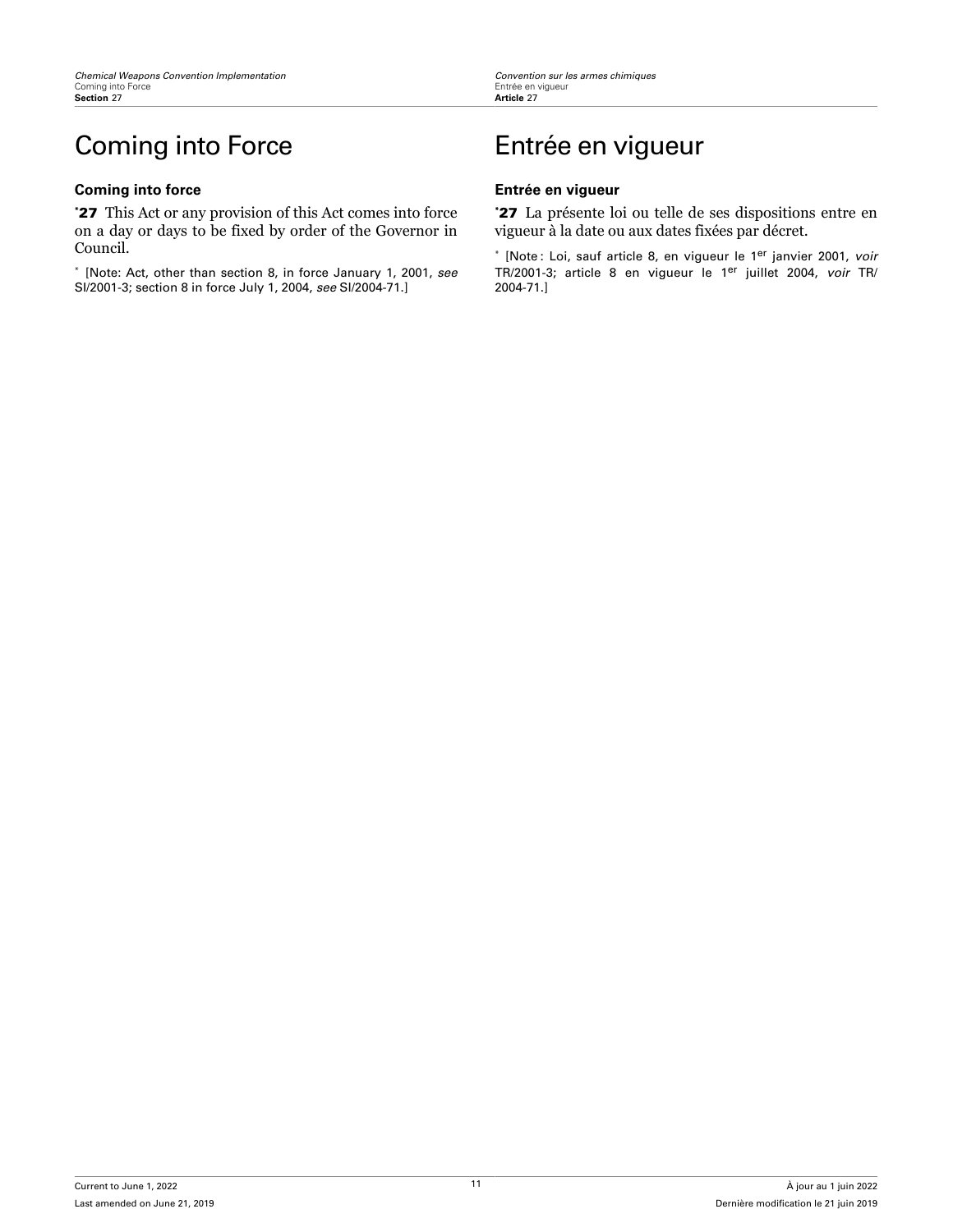### <span id="page-15-0"></span>**SCHEDULE**

(Section 2)

# Definitions and Criteria Définitions et critères

For the purposes of this Convention: Aux fins de la présente Convention :

1 *Chemical Weapons* means the following, together or separately:

(a) Toxic chemicals and their precursors, except where intended for purposes not prohibited under this Convention, as long as the types and quantities are consistent with such purposes;

(b) Munitions and devices, specifically designed to cause death or other harm through the toxic properties of those toxic chemicals specified in subparagraph (a), which would be released as a result of the employment of such munitions and devices;

(c) Any equipment specifically designed for use directly in connection with the employment of munitions and devices specified in subparagraph (b).

### 2 *Toxic Chemical* means:

Any chemical which through its chemical action on life processes can cause death, temporary incapacitation or permanent harm to humans or animals. This includes all such chemicals, regardless of their origin or of their method of production, and regardless of whether they are produced in facilities, in munitions or elsewhere.

(For the purpose of implementing this Convention, toxic chemicals which have been identified for the application of verification measures are listed in Schedules contained in the Annex on Chemicals.)

### 3 *Precursor* means:

Any chemical reactant which takes part at any stage in the production by whatever method of a toxic chemical. This includes any key component of a binary or multicomponent chemical system.

(For the purpose of implementing this Convention, precursors which have been identified for the application of verification measures are listed in Schedules contained in the Annex on Chemicals.)

4 *Key Component of Binary or Multicomponent Chemical Systems* (hereinafter referred to as *key component*) means:

The precursor which plays the most important role in determining the toxic properties of the final product and reacts rapidly with other chemicals in the binary or multicomponent system.

### **ANNEXE**

(article 2)

# Provisions of Convention Dispositions de la Convention

### **ARTICLE II ARTICLE II**

1 On entend par *armes chimiques* les éléments ci-après, pris ensemble ou séparément :

a) Les produits chimiques toxiques et leurs précurseurs, à l'exception de ceux qui sont destinés à des fins non interdites par la présente Convention, aussi longtemps que les types et quantités en jeu sont compatibles avec de telles fins;

b) Les munitions et dispositifs spécifiquement conçus pour provoquer la mort ou d'autres dommages par l'action toxique des produits chimiques toxiques définis à l'alinéa a), qui seraient libérés du fait de l'emploi de ces munitions et dispositifs;

c) Tout matériel spécifiquement conçu pour être utilisé en liaison directe avec l'emploi des munitions et dispositifs définis à l'alinéa b).

### 2 On entend par *produit chimique toxique* :

Tout produit chimique qui, par son action chimique sur des processus biologiques, peut provoquer chez les êtres humains ou les animaux la mort, une incapacité temporaire ou des dommages permanents. Cela comprend tous les produits chimiques de ce type, quels qu'en soient l'origine ou le mode de fabrication, qu'ils soient obtenus dans des installations, dans des munitions ou ailleurs.

(Aux fins de l'application de la présente Convention, des produits chimiques toxiques qui ont été reconnus comme devant faire l'objet de mesures de vérification sont énumérés aux tableaux figurant dans l'Annexe sur les produits chimiques.)

3 On entend par *précurseur* :

Tout réactif chimique qui entre à un stade quelconque dans la fabrication d'un produit chimique toxique, quel que soit le procédé utilisé. Cela comprend tout composant clé d'un système chimique binaire ou à composants multiples.

(Aux fins de l'application de la présente Convention, des précurseurs qui ont été reconnus comme devant faire l'objet de mesures de vérification sont énumérés aux tableaux figurant dans l'Annexe sur les produits chimiques.)

### 4 On entend par *composant clé d'un système chimique binaire ou à composants multiples* (ci-après dénommé *composant clé*) :

Le précurseur qui joue le rôle le plus important dans la détermination des propriétés toxiques du produit final et qui réagit rapidement avec d'autres produits chimiques dans le système binaire ou à composants multiples.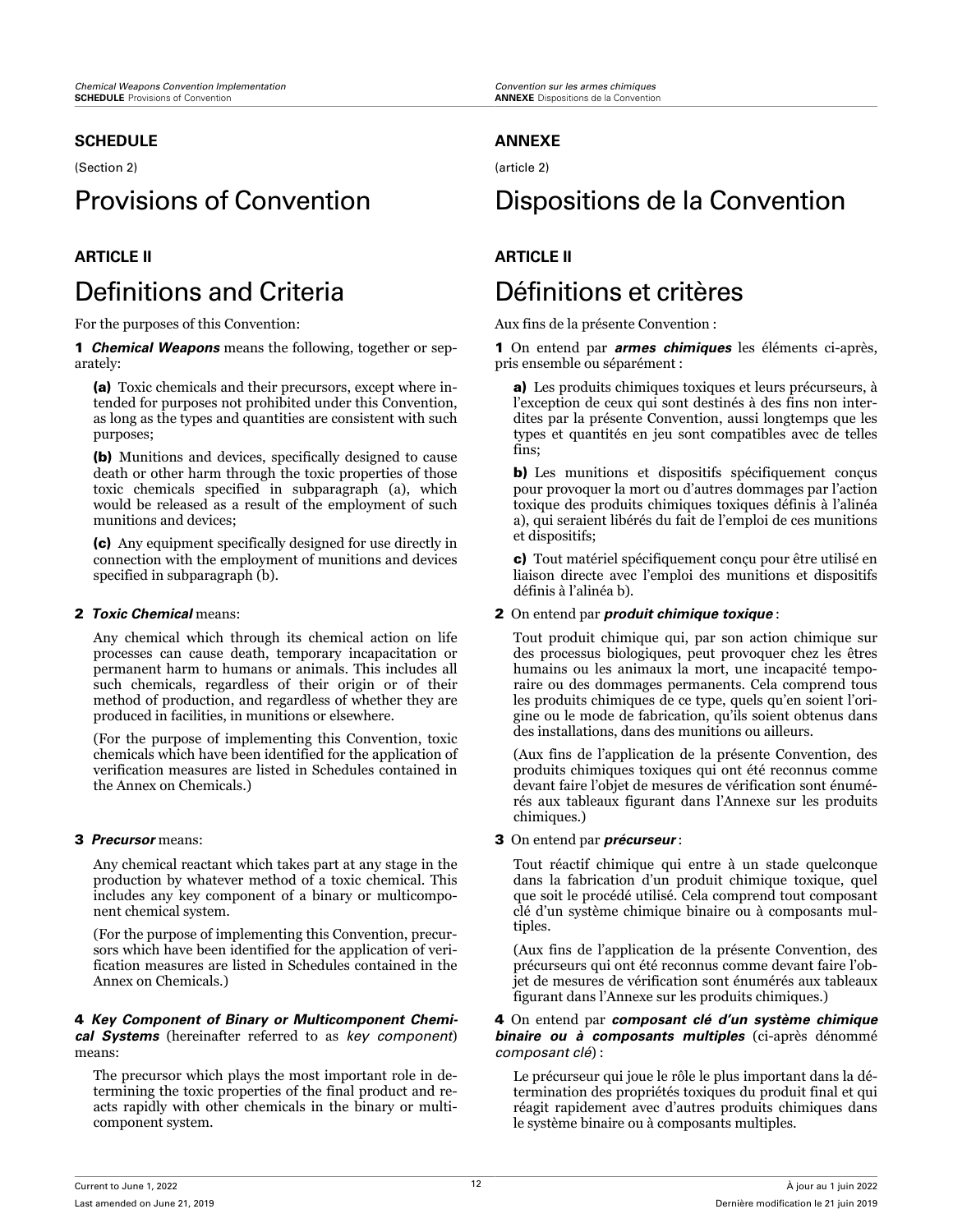### 5 *Old Chemical Weapons* means:

(a) Chemical weapons which were produced before 1925; or

(b) Chemical weapons produced in the period between 1925 and 1946 that have deteriorated to such extent that they can no longer be used as chemical weapons.

### 6 *Abandoned Chemical Weapons* means:

Chemical weapons, including old chemical weapons, abandoned by a State after 1 January 1925 on the territory of another State without the consent of the latter.

### 7 *Riot Control Agent* means:

Any chemical not listed in a Schedule, which can produce rapidly in humans sensory irritation or disabling physical effects which disappear within a short time following termination of exposure.

### 8 *Chemical Weapons Production Facility*:

(a) Means any equipment, as well as any building housing such equipment, that was designed, constructed or used at any time since 1 January 1946:

(i) As part of the stage in the production of chemicals ("final technological stage") where the material flows would contain, when the equipment is in operation:

(1) Any chemical listed in Schedule 1 in the Annex on Chemicals; or

(2) Any other chemical that has no use, above 1 tonne per year on the territory of a State Party or in any other place under the jurisdiction or control of a State Party, for purposes not prohibited under this Convention, but can be used for chemical weapons purposes;

or

(ii) For filling chemical weapons, including, inter alia, the filling of chemicals listed in Schedule 1 into munitions, devices or bulk storage containers; the filling of chemicals into containers that form part of assembled binary munitions and devices or into chemical submunitions that form part of assembled unitary munitions and devices, and the loading of the containers and chemical submunitions into the respective munitions and devices;

(b) Does not mean:

(i) Any facility having a production capacity for synthesis of chemicals specified in subparagraph (a) (i) that is less than 1 tonne;

(ii) Any facility in which a chemical specified in subparagraph (a) (i) is or was produced as an unavoidable by-product of activities for purposes not prohibited under this Convention, provided that the chemical does not exceed 3 per cent of the total product and that the facility is subject to declaration and inspection under the Annex on Implementation and Verification (hereinafter referred to as "Verification Annex"); or

(iii) The single small-scale facility for production of chemicals listed in Schedule 1 for purposes not

### 5 On entend par *armes chimiques anciennes* :

a) Les armes chimiques qui ont été fabriquées avant 1925; ou

b) Les armes chimiques fabriquées entre 1925 et 1946 qui se sont détériorées au point de ne plus pouvoir être employées en tant qu'armes chimiques.

### 6 On entend par *armes chimiques abandonnées* :

Les armes chimiques, y compris les armes chimiques anciennes, qui ont été abandonnées par un État après le 1 er janvier 1925 sur le territoire d'un autre État sans le consentement de ce dernier.

### 7 On entend par *agent de lutte antiémeute* :

Tout produit chimique qui n'est pas inscrit à un tableau et qui peut provoquer rapidement chez les êtres humains une irritation sensorielle ou une incapacité physique disparaissant à bref délai après qu'a cessé l'exposition.

### 8 L'expression *installation de fabrication d'armes chimiques* :

a) Désigne tout matériel, ainsi que tout bâtiment abritant ce matériel, qui a été conçu, construit ou utilisé à un moment quelconque depuis le 1<sup>er</sup> janvier 1946 :

i) Pour la fabrication de produits chimiques au stade (« stade technologique final ») où le flux de matières contient, quand le matériel est en service :

1) Un produit chimique inscrit au tableau 1 de l'Annexe sur les produits chimiques; ou

2) Un autre produit chimique qui, sur le territoire de l'État partie ou en un autre lieu placé sous la juridiction ou le contrôle de l'État partie, n'a pas d'utilisation à des fins non interdites par la présente Convention au-dessus d'une tonne par an, mais qui peut être utilisé à des fins d'armes chimiques;

ii) Pour le remplissage d'armes chimiques, y compris, entre autres : le chargement de produits chimiques inscrits au tableau 1 dans des munitions, des dispositifs, ou des conteneurs de stockage en vrac; le chargement de produits chimiques dans des conteneurs qui font partie de munitions et de dispositifs binaires assemblés ou dans des sous-munitions chimiques qui font partie de munitions et de dispositifs unitaires assemblés; et le chargement des conteneurs et des sous-munitions chimiques dans les munitions et les dispositifs correspondants;

b) Ne désigne pas :

i) Une installation dont la capacité de synthèse des produits chimiques visés à l'alinéa a) i) est inférieure à une tonne;

ii) Une installation dans laquelle l'un des produits chimiques visés à l'alinéa a) i) est ou a été obtenu comme sous-produit inévitable d'activités menées à des fins non interdites par la présente Convention, pour autant que la quantité de ce sous-produit ne soit pas supérieure à 3 % de la quantité totale du produit et que l'installation soit soumise à déclaration et à inspection en

ou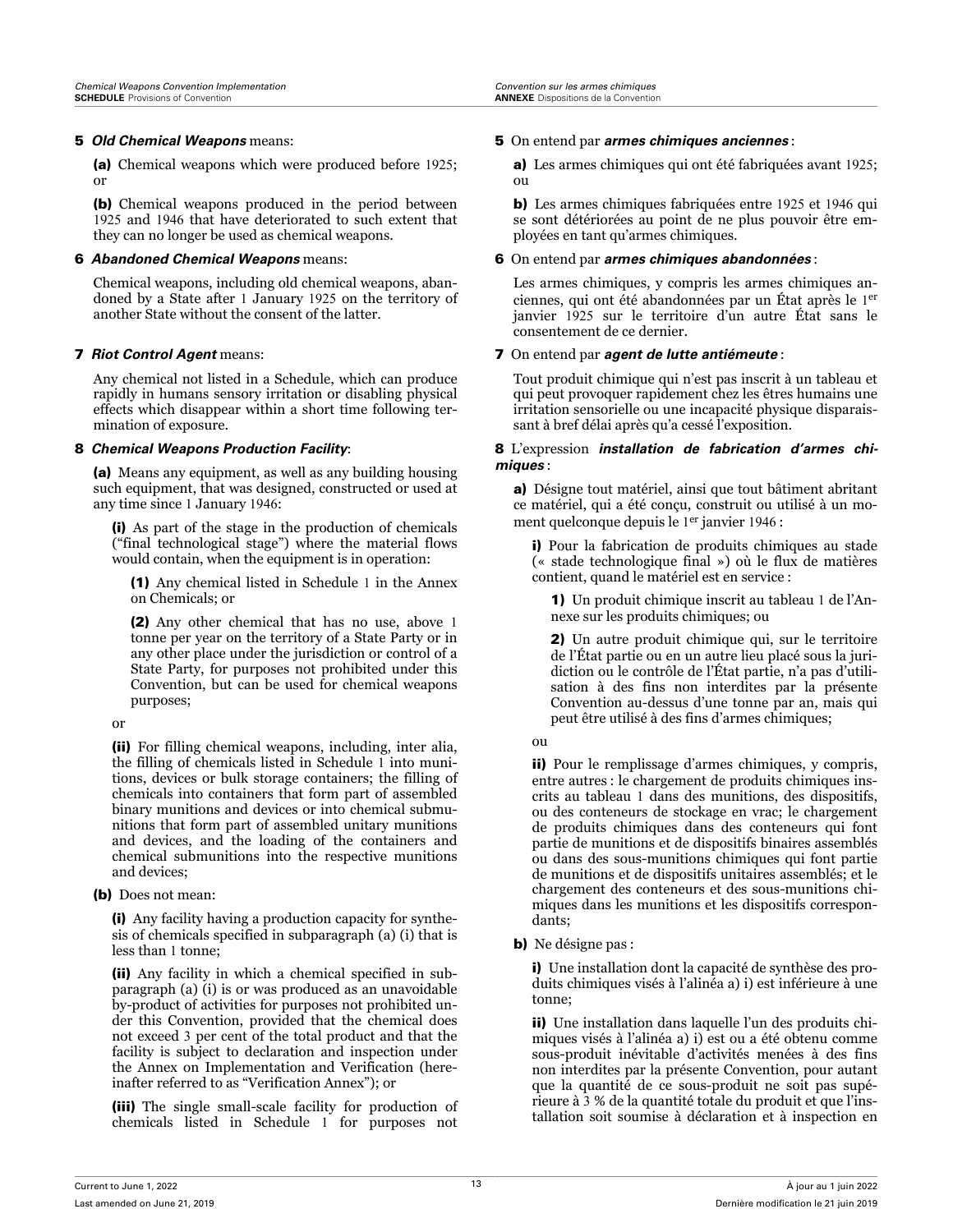**ANNEXE** Dispositions de la Convention

prohibited under this Convention as referred to in Part VI of the Verification Annex.

### 9 *Purposes Not Prohibited Under this Convention* means:

(a) Industrial, agricultural, research, medical, pharmaceutical or other peaceful purposes;

(b) Protective purposes, namely those purposes directly related to protection against toxic chemicals and to protection against chemical weapons;

(c) Military purposes not connected with the use of chemical weapons and not dependent on the use of the toxic properties of chemicals as a method of warfare;

(d) Law enforcement including domestic riot control purposes.

### 10 *Production Capacity* means:

The annual quantitative potential for manufacturing a specific chemical based on the technological process actually used or, if the process is not yet operational, planned to be used at the relevant facility. It shall be deemed to be equal to the nameplate capacity or, if the nameplate capacity is not available, to the design capacity. The nameplate capacity is the product output under conditions optimized for maximum quantity for the production facility, as demonstrated by one or more testruns. The design capacity is the corresponding theoretically calculated product output.

11 *Organization* means the Organization for the Prohibition of Chemical Weapons established pursuant to Article VIII of this Convention.

12 For the purposes of Article VI:

(a) *Production* of a chemical means its formation through chemical reaction;

(b) *Processing* of a chemical means a physical process, such as formulation, extraction and purification, in which a chemical is not converted into another chemical;

(c) *Consumption* of a chemical means its conversion into another chemical via a chemical reaction.

vertu de l'Annexe sur l'application de la Convention et la vérification (ci-après dénommée « l'Annexe sur la vérification »);

iii) L'installation unique à petite échelle servant à la fabrication de produits chimiques inscrits au tableau 1 à des fins non interdites par la présente Convention, visée à la sixième partie de l'Annexe sur la vérification.

### 9 On entend par *fins non interdites par la présente Convention* :

a) Des fins industrielles, agricoles, de recherche, des fins médicales, pharmaceutiques ou d'autres fins pacifiques;

b) Des fins de protection, à savoir les fins ayant un rapport direct avec la protection contre les produits chimiques toxiques et la protection contre les armes chimiques;

c) Des fins militaires sans rapport avec l'emploi d'armes chimiques et qui ne sont pas tributaires de l'emploi, en tant que moyen de guerre, des propriétés toxiques de produits chimiques;

d) Des fins de maintien de l'ordre public, y compris de lutte antiémeute sur le plan intérieur.

### 10 On entend par *capacité de production* :

La quantité d'un produit chimique déterminé qui pourrait être fabriquée annuellement à l'aide du procédé technique que l'installation visée utilise effectivement ou qu'elle a l'intention d'utiliser, si ce procédé n'est pas encore opérationnel. Elle est considérée comme étant égale à la capacité nominale ou, si celle-ci n'est pas disponible, à la capacité prévue. Par capacité nominale, on entend la quantité de produit fabriquée dans des conditions optimisées pour que l'installation de fabrication produise une quantité maximale, quantité établie après un ou plusieurs essais d'exploitation. Par capacité prévue, on entend la quantité de produit fabriquée correspondante, telle qu'elle a été déterminée par des calculs théoriques.

11 On entend par *Organisation* l'Organisation pour l'interdiction des armes chimiques dont porte création l'article VIII de la présente Convention.

### 12 Aux fins de l'article VI :

a) On entend par *fabrication* d'un produit chimique l'obtention d'un corps par réaction chimique;

b) On entend par *traitement* d'un produit chimique une opération physique, telle que la préparation, l'extraction et la purification, où le produit n'est pas transformé en une autre espèce chimique;

c) On entend par *consommation* d'un produit chimique la transformation de ce corps par réaction chimique en une autre espèce chimique.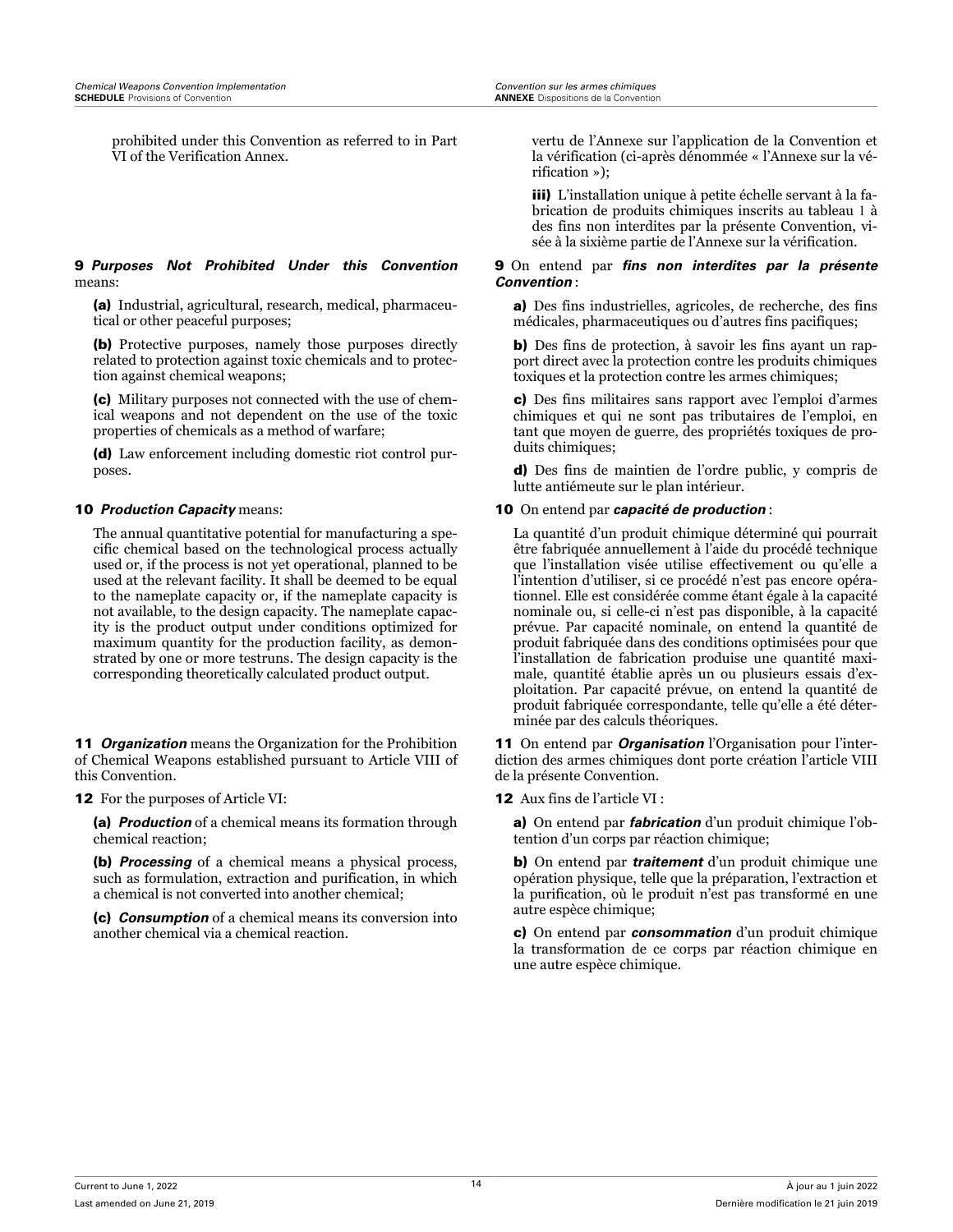The following Schedules list toxic chemicals and their precursors. For the purpose of implementing this Convention, these Schedules identify chemicals for the application of verification measures according to the provisions of the Verification Annex. Pursuant to Article II, subparagraph 1 (a), these Schedules do not constitute a definition of chemical weapons.

(Whenever reference is made to groups of dialkylated chemicals, followed by a list of alkyl groups in parentheses, all chemicals possible by all possible combinations of alkyl groups listed in the parentheses are considered as listed in the respective Schedule as long as they are not explicitly exempted. A chemical marked "\*" on Schedule 2, part A, is subject to special thresholds for declaration and verification, as specified in Part VII of the Verification Annex.)

### **SCHEDULE 1 TABLEAU 1**

(CAS registry number) (No CAS)

- A Toxic chemicals:
- (1) O-Alkyl ( $\langle$ =C<sub>10</sub>, incl. cycloalkyl) alkyl

(Me, Et, n-Pr or i-Pr)-phosphonofluoridates

| e.g.<br>date | Sarin: | O-Isopropyl | methylphosphonofluori-<br>$(107-44-8)$ |
|--------------|--------|-------------|----------------------------------------|
| date         | Soman: | O-Pinacolyl | methylphosphonofluori-<br>$(96-64-0)$  |

(2) O-Alkyl ( $\leq$   $C_{10}$ , incl. cycloalkyl) N,N-dialkyl

| e.g. Tabun: O-Ethyl N,N-dimethyl                                             |                                      | ex. Tabun: N,N-dir                |
|------------------------------------------------------------------------------|--------------------------------------|-----------------------------------|
| phosphoramidocyanidate                                                       | $(77-81-6)$                          | de 0-éthyle                       |
| (3) O-Alkyl (H or $\langle$ =C <sub>10</sub> , incl. cycloalkyl) S-2-dialkyl |                                      | <b>3)</b> Alkyl(Me, Et, n-Pr ou   |
| (Me, Et, n-Pr or i-Pr)-aminoethyl alkyl                                      |                                      | $de 0$ -alkyle $(Hou \le$         |
| (Me, Et, n-Pr or i-Pr) phosphonothiolates and                                |                                      | de S-2-dialkyl(Me,                |
| corresponding alkylated or protonated salts                                  |                                      | et les sels alkylés ou            |
| e.g. VX: O-Ethyl S-2-diisopropylaminoethyl                                   |                                      | ex. VX : méthylpho                |
| methyl phosphonothiolate                                                     | $(50782 - 69 - 9)$                   | de S-2-diisoprop                  |
| (4) Sulfur mustards:                                                         |                                      | 4) Moutardes au soufre :          |
| 2-Chloroethylchloromethylsulfide                                             | $(2625 - 76 - 5)$                    | Sulfure<br>de<br>$2 - c$<br>thyle |
| Mustard gas: Bis(2-chloroethyl)sulfide                                       | $(505-60-2)$                         | Gaz moutarde: sult                |
| Bis(2-chloroethylthio)methane                                                | $(63869-13-6)$                       | Bis(2-chloroéthylth               |
| Sesquimustard:<br>chloroethylthio) ethane                                    | $1.2 - Bis(2 -$<br>$(3563 - 36 - 8)$ | Sesquimoutarde:<br>thio) é thane  |
| 1,3-Bis(2-chloroethylthio)-n-propane                                         | $(63905 - 10 - 2)$                   | 1,3-Bis(2-chloroéth               |
| 1.4-Bis(2-chloroethylthio)-n-butane                                          | $(142868 - 93 - 7)$                  | 1.4-Bis(2-chloroéth               |

### <span id="page-18-0"></span>**ANNEX ON CHEMICALS ANNEXE SUR LES PRODUITS CHIMIQUES**

# Schedules of Chemicals Tableaux de produits chimiques

Les tableaux ci-après énumèrent des produits chimiques toxiques et leurs précurseurs. Aux fins de l'application de la présente Convention, ces tableaux désignent des produits chimiques qui font l'objet de mesures de vérification selon les dispositions de l'Annexe sur la vérification. Ces tableaux ne constituent pas une définition des armes chimiques au sens du paragraphe 1, alinéa a), de l'article II.

(Chaque fois qu'il est fait mention de composés dialkylés, suivis d'une liste de groupes alkylés placée entre parenthèses, tout composé dérivable par n'importe quelle combinaison possible des groupes alkylés énumérés entre parenthèses est considéré comme étant inscrit au tableau correspondant tant qu'il n'en est pas expressément rayé. Un produit chimique suivi de « \* » dans la partie A du tableau 2 est assorti de seuils de déclaration et de vérification spéciaux, comme il est indiqué dans la septième partie de l'Annexe sur la vérification.)

|  | <b>A</b> Produits chimiques toxiques |  |
|--|--------------------------------------|--|

1) Alkyl(Me, Et, n-Pr ou i-Pr)phosphonofluoridates

de 0-alkyle( $\langle =C_{10}$ , y compris cycloalkyle)

| Sarin:<br>e.g.<br>date | O-Isopropyl                                                                | methylphosphonofluori- | $(107-44-8)$ | pyle                             |    | ex. Sarin: méthylphosphonofluoridate de 0-isopro-             |    |    | $(107-44-8)$                                |
|------------------------|----------------------------------------------------------------------------|------------------------|--------------|----------------------------------|----|---------------------------------------------------------------|----|----|---------------------------------------------|
| Soman:<br>date         | O-Pinacolyl                                                                | methylphosphonofluori- | $(96-64-0)$  | lyle                             |    | Soman: méthylphosphonofluoridate de 0-pinaco-                 |    |    | $(96-64-0)$                                 |
|                        | -Alkyl $\left(\langle =C_{10}, \text{incl. cycloalkyl}\right)$ N,N-dialkyl |                        |              |                                  |    | 2) N,N-dialkyl(Me, Et, n-Pr ou i-Pr)phosphoramidocyani-       |    |    |                                             |
|                        | (Me, Et, n-Pr or i-Pr) phosphoramidocyanidates                             |                        | dates        |                                  |    | de 0-alkyle( $\leq$ =C <sub>10</sub> , y compris cycloalkyle) |    |    |                                             |
|                        | e.g. Tabun: O-Ethyl N,N-dimethyl                                           |                        |              |                                  |    | ex. Tabun: N,N-diméthylphosphoramidocyanidate                 |    |    |                                             |
|                        | phosphoramidocyanidate                                                     |                        | $(77-81-6)$  | de 0-éthyle                      |    |                                                               |    |    | $(77-81-6)$                                 |
|                        | -Alkyl (H or $\langle$ =C <sub>10</sub> , incl. cycloalkyl) S-2-dialkyl    |                        |              |                                  |    | 3) Alkyl(Me, Et, n-Pr ou i-Pr)phosphonothioates               |    |    |                                             |
|                        | (Me, Et, n-Pr or i-Pr)-aminoethyl alkyl                                    |                        |              |                                  |    | de 0-alkyle(H ou $\lt=C_{10}$ , y compris cycloalkyle) et     |    |    |                                             |
|                        | (Me, Et, n-Pr or i-Pr) phosphonothiolates and                              |                        |              |                                  |    | de S-2-dialkyl(Me, Et, n-Pr ou i-Pr)aminoéthyle               |    |    |                                             |
|                        | corresponding alkylated or protonated salts                                |                        |              |                                  |    | et les sels alkylés ou protonés correspondants                |    |    |                                             |
|                        | e.g. VX: O-Ethyl S-2-diisopropylaminoethyl                                 |                        |              |                                  |    | ex. VX : méthylphosphonothioate de 0-éthyle et                |    |    |                                             |
|                        | methyl phosphonothiolate                                                   | $(50782 - 69 - 9)$     |              |                                  |    | de S-2-diisopropylaminoéthyle                                 |    |    | $(50782 - 69 - 9)$                          |
| ılfur mustards:        |                                                                            |                        |              | 4) Moutardes au soufre :         |    |                                                               |    |    |                                             |
|                        | 2-Chloroethylchloromethylsulfide                                           | $(2625 - 76 - 5)$      |              | Sulfure<br>thyle                 | de | 2-chloroéthyle                                                | et | de | chloromé-<br>$(2625 - 76 - 5)$              |
|                        | Mustard gas: Bis(2-chloroethyl)sulfide                                     |                        | $(505-60-2)$ |                                  |    | Gaz moutarde : sulfure de bis(2-chloroéthyle) (505-60-2)      |    |    |                                             |
|                        | Bis(2-chloroethylthio)methane                                              | $(63869-13-6)$         |              |                                  |    | Bis(2-chloroéthylthio)méthane                                 |    |    | $(63869 - 13 - 6)$                          |
| Sesquimustard:         | chloroethylthio)ethane                                                     | $(3563 - 36 - 8)$      | $1,2-Bis(2-$ | Sesquimoutarde:<br>thio) é thane |    |                                                               |    |    | 1,2-Bis(2-chloroéthyl-<br>$(3563 - 36 - 8)$ |
|                        | 1,3-Bis(2-chloroethylthio)-n-propane                                       | $(63905 - 10 - 2)$     |              |                                  |    | 1,3-Bis(2-chloroéthylthio)-n-propane                          |    |    | $(63905 - 10 - 2)$                          |
|                        | 1,4-Bis(2-chloroethylthio)-n-butane                                        | $(142868 - 93 - 7)$    |              |                                  |    | 1,4-Bis(2-chloroéthylthio)-n-butane                           |    |    | $(142868 - 93 - 7)$                         |
|                        |                                                                            |                        |              |                                  |    |                                                               |    |    |                                             |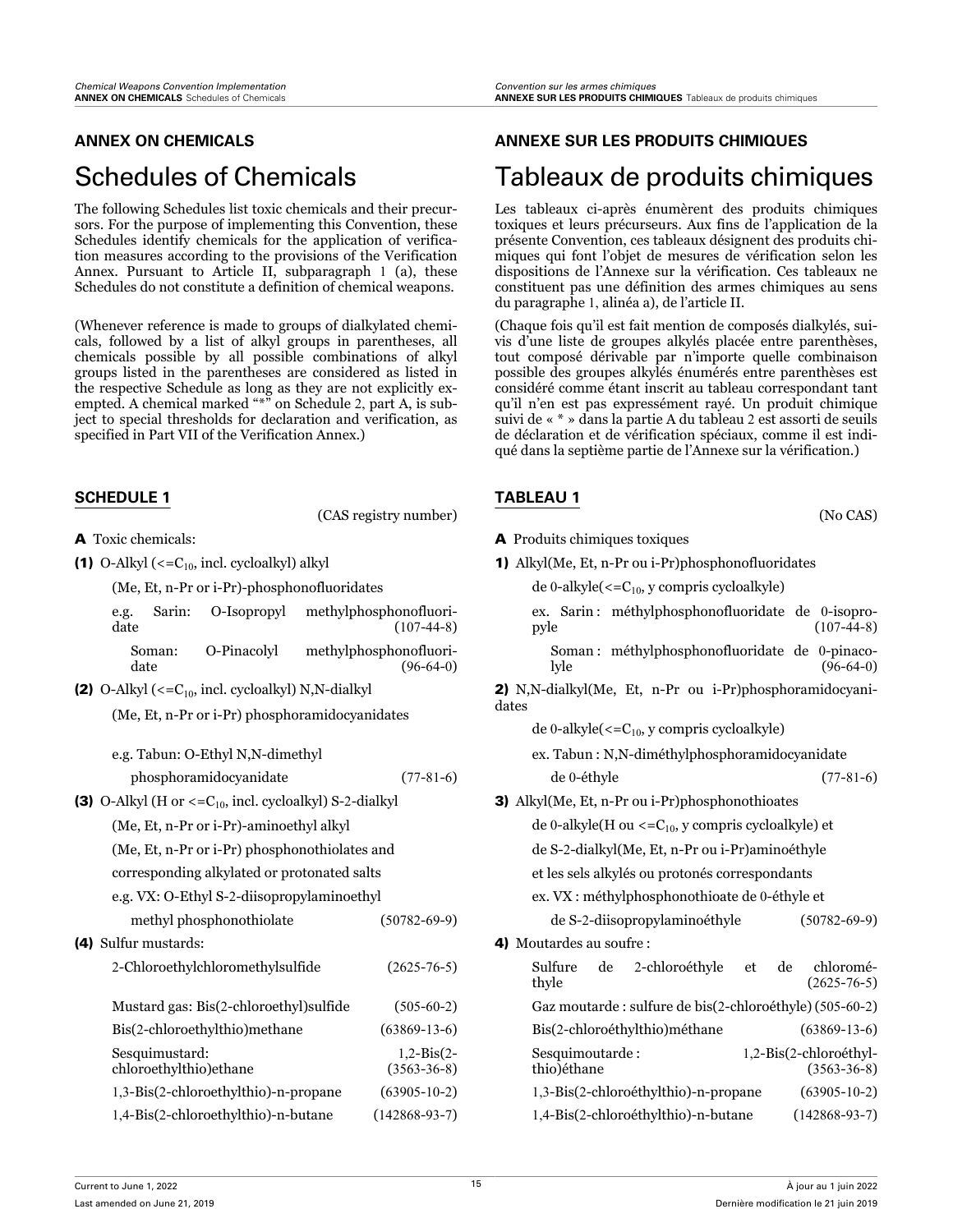| 1,5-Bis(2-chloroethylthio)-n-pentane<br>$(142868 - 94 - 8)$                    | 1,5-Bis(2-chloroéthylthio)-n-pentane               | $(142868 - 94 - 8)$                                                                                                                                                                                                                                                                                                                                                                                                                                                          |
|--------------------------------------------------------------------------------|----------------------------------------------------|------------------------------------------------------------------------------------------------------------------------------------------------------------------------------------------------------------------------------------------------------------------------------------------------------------------------------------------------------------------------------------------------------------------------------------------------------------------------------|
| Bis(2-chloroethylthiomethyl)ether<br>$(63918-90-1)$                            | Oxyde de bis(2-chloroéthylthiométhyle)             | $(63918-90-1)$                                                                                                                                                                                                                                                                                                                                                                                                                                                               |
| Bis(2-chloroethylth-<br>$(63918 - 89 - 8)$                                     | Moutarde-0:<br>oxyde<br>de<br>thyle)               | bis(2-chloroéthylthioé-<br>$(63918 - 89 - 8)$                                                                                                                                                                                                                                                                                                                                                                                                                                |
|                                                                                | 5) Lewisites                                       |                                                                                                                                                                                                                                                                                                                                                                                                                                                                              |
| Lewisite 1: 2-Chlorovinyldichloroarsine<br>$(541 - 25 - 3)$                    | Lewisite 1:2-chlorovinyldichlorarsine              | $(541 - 25 - 3)$                                                                                                                                                                                                                                                                                                                                                                                                                                                             |
| Lewisite 2: Bis(2-chlorovinyl)chloroarsine (40334-69-8)                        |                                                    | $(40334 - 69 - 8)$                                                                                                                                                                                                                                                                                                                                                                                                                                                           |
| Lewisite 3: Tris(2-chlorovinyl)arsine<br>$(40334 - 70 - 1)$                    | Lewisite 3 : tris(2-chlorovinyl)arsine             | $(40334 - 70 - 1)$                                                                                                                                                                                                                                                                                                                                                                                                                                                           |
|                                                                                | 6) Moutardes à l'azote                             |                                                                                                                                                                                                                                                                                                                                                                                                                                                                              |
| HN1: Bis(2-chloroethyl)ethylamine<br>$(538-07-8)$                              | HN1: bis(2-chloroéthyl)éthylamine                  | $(538-07-8)$                                                                                                                                                                                                                                                                                                                                                                                                                                                                 |
| HN2: Bis(2-chloroethyl)methylamine<br>$(51-75-2)$                              | HN2: bis(2-chloroéthyl)méthylamine                 | $(51 - 75 - 2)$                                                                                                                                                                                                                                                                                                                                                                                                                                                              |
| HN3: Tris(2-chloroethyl)amine<br>$(555 - 77 - 1)$                              | HN3: tris(2-chloroéthyl)amine                      | $(555 - 77 - 1)$                                                                                                                                                                                                                                                                                                                                                                                                                                                             |
| $(35523 - 89 - 8)$                                                             | 7) Saxitoxine                                      | $(35523 - 89 - 8)$                                                                                                                                                                                                                                                                                                                                                                                                                                                           |
| $(9009 - 86 - 3)$                                                              | 8) Ricine                                          | $(9009 - 86 - 3)$                                                                                                                                                                                                                                                                                                                                                                                                                                                            |
|                                                                                | <b>B</b> Précurseurs                               |                                                                                                                                                                                                                                                                                                                                                                                                                                                                              |
| (9) Alkyl (Me, Et, n-Pr or i-Pr) phosphonyldifluorides                         |                                                    |                                                                                                                                                                                                                                                                                                                                                                                                                                                                              |
| e.g. DF: Methylphosphonyldifluoride<br>$(676-99-3)$                            |                                                    | $(676-99-3)$                                                                                                                                                                                                                                                                                                                                                                                                                                                                 |
| (10) O-Alkyl (H or $\langle$ = C <sub>10</sub> , incl. cycloalkyl) O-2-dialkyl | <b>10)</b> Alkyl(Me, Et, n-Pr ou i-Pr)phosphonites |                                                                                                                                                                                                                                                                                                                                                                                                                                                                              |
| (Me, Et, n-Pr or i-Pr)-aminoethyl alkyl                                        |                                                    |                                                                                                                                                                                                                                                                                                                                                                                                                                                                              |
| (Me, Et, n-Pr or i-Pr) phosphonites and                                        |                                                    |                                                                                                                                                                                                                                                                                                                                                                                                                                                                              |
| corresponding alkylated or protonated salts                                    |                                                    |                                                                                                                                                                                                                                                                                                                                                                                                                                                                              |
| e.g. QL: O-Ethyl O-2-diisopropylaminoethyl                                     |                                                    |                                                                                                                                                                                                                                                                                                                                                                                                                                                                              |
| $(57856 - 11 - 8)$                                                             | de 0-2-diisopropylaminoéthyle                      | $(57856 - 11 - 8)$                                                                                                                                                                                                                                                                                                                                                                                                                                                           |
| (11) Chlorosarin: O-Isopropyl methylphosphonochlo-                             |                                                    |                                                                                                                                                                                                                                                                                                                                                                                                                                                                              |
| $(1445 - 76 - 7)$                                                              | O-isopropyle                                       | $(1445 - 76 - 7)$                                                                                                                                                                                                                                                                                                                                                                                                                                                            |
| (12) Chlorosoman: O-Pinacolyl methylphosphonochlo-                             |                                                    |                                                                                                                                                                                                                                                                                                                                                                                                                                                                              |
| $(7040 - 57 - 5)$                                                              | O-pinacolyle                                       | $(7040 - 57 - 5)$                                                                                                                                                                                                                                                                                                                                                                                                                                                            |
|                                                                                |                                                    | Lewisite 2: bis(2-chlorovinyl)chlorarsine<br><b>9)</b> Difluorures d'alkyl(Me, Et, n-Pr ou i-Pr)phosphonyle<br>ex. DF : difluorure de méthylphosphonyle<br>de 0-alkyle(H ou $\lt=C_{10}$ , y compris cycloalkyle) et<br>de 0-2-dialkyl(Me, Et, n-Pr ou i-Pr)aminoéthyle<br>et les sels alkylés ou protonés correspondants<br>ex. QL : méthylphosphonite de 0-éthyle et<br>11) Chloro Sarin : méthylphosphonochloridate de<br>12) Chloro Soman : méthylphosphonochloridate de |

### **SCHEDULE 2 T**

 $\boldsymbol{\mathsf{A}}$  Toxic chemicals:  $\boldsymbol{\mathsf{A}}$ 

| (1) Amiton: O,O-Diethyl S-[2-(diethylamino)ethyl]         |                   | 1) Amiton : phosphorothioate de 0,0-diéthyle              |                   |
|-----------------------------------------------------------|-------------------|-----------------------------------------------------------|-------------------|
| phosphorothiolate and corresponding alkylated             |                   | et de S-[2-(diéthylamino)éthyle]                          |                   |
| or protonated salts                                       | $(78-53-5)$       | et les sels alkylés ou protonés correspondants (78-53-5)  |                   |
| (2) PFIB: $1,1,3,3,3$ -Pentafluoro-2-(trifluoromethyl)-1- |                   | <b>2)</b> PFIB: 1,1,3,3,3-pentafluoro-2-(trifluorométhyl) |                   |
| propene                                                   | $(382 - 21 - 8)$  | propène                                                   | $(382 - 21 - 8)$  |
| (3) BZ: 3-Quinuclidinyl benzilate $(*)$                   | $(6581 - 06 - 2)$ | <b>3)</b> BZ: Benzilate de 3-quinuclidinyle (*)           | $(6581 - 06 - 2)$ |
| <b>B</b> Precursors:                                      |                   | <b>B</b> Précurseurs                                      |                   |
| (4) Chemicals, except for those listed in Schedule 1,     |                   | 4) Produits chimiques, hormis ceux qui sont inscrits      |                   |
| containing a phosphorus atom to which is bonded           |                   | au tableau 1, contenant un atome de phosphore             |                   |
| one methyl, ethyl or propyl (normal or iso) group but     |                   | auquel est lié un groupe méthyle, éthyle ou               |                   |
| not further carbon atoms,                                 |                   | propyle (normal ou iso), sans autres atomes               |                   |
|                                                           |                   |                                                           |                   |

| 1,5-Bis(2-chloroethylthio)-n-pentane                            | $(142868 - 94 - 8)$                        | 1,5-Bis(2-chloroéthylthio)-n-pentane                      | $(142868 - 94 - 8)$                           |
|-----------------------------------------------------------------|--------------------------------------------|-----------------------------------------------------------|-----------------------------------------------|
| Bis(2-chloroethylthiomethyl)ether                               | $(63918-90-1)$                             | Oxyde de bis(2-chloroéthylthiométhyle)                    | $(63918-90-1)$                                |
| O-Mustard:<br>ioethyl)ether                                     | Bis(2-chloroethylth-<br>$(63918 - 89 - 8)$ | Moutarde-0:<br>oxyde<br>de<br>thyle)                      | bis(2-chloroéthylthioé-<br>$(63918 - 89 - 8)$ |
| ewisites:                                                       |                                            | 5) Lewisites                                              |                                               |
| Lewisite 1: 2-Chlorovinyldichloroarsine                         | $(541 - 25 - 3)$                           | Lewisite 1:2-chlorovinyldichlorarsine                     | $(541 - 25 - 3)$                              |
| Lewisite 2: Bis(2-chlorovinyl)chloroarsine (40334-69-8)         |                                            | Lewisite 2: bis(2-chlorovinyl)chlorarsine                 | $(40334 - 69 - 8)$                            |
| Lewisite 3: Tris(2-chlorovinyl)arsine                           | $(40334 - 70 - 1)$                         | Lewisite 3 : tris(2-chlorovinyl)arsine                    | $(40334 - 70 - 1)$                            |
| itrogen mustards:                                               |                                            | 6) Moutardes à l'azote                                    |                                               |
| HN1: Bis(2-chloroethyl)ethylamine                               | $(538-07-8)$                               | HN1: bis(2-chloroéthyl)éthylamine                         | $(538-07-8)$                                  |
| HN2: Bis(2-chloroethyl)methylamine                              | $(51 - 75 - 2)$                            | HN2: bis(2-chloroéthyl)méthylamine                        | $(51-75-2)$                                   |
| HN3: Tris(2-chloroethyl)amine                                   | $(555 - 77 - 1)$                           | HN3: tris(2-chloroéthyl)amine                             | $(555-77-1)$                                  |
| ıxitoxin                                                        | $(35523 - 89 - 8)$                         | 7) Saxitoxine                                             | $(35523 - 89 - 8)$                            |
| icin                                                            | $(9009 - 86 - 3)$                          | 8) Ricine                                                 | $(9009 - 86 - 3)$                             |
| cursors:                                                        |                                            | <b>B</b> Précurseurs                                      |                                               |
| kyl (Me, Et, n-Pr or i-Pr) phosphonyldifluorides                |                                            | 9) Difluorures d'alkyl(Me, Et, n-Pr ou i-Pr)phosphonyle   |                                               |
| e.g. DF: Methylphosphonyldifluoride                             | $(676-99-3)$                               | ex. DF : difluorure de méthylphosphonyle                  | $(676-99-3)$                                  |
| O-Alkyl (H or <=C <sub>10</sub> , incl. cycloalkyl) O-2-dialkyl |                                            | <b>10)</b> Alkyl(Me, Et, n-Pr ou i-Pr)phosphonites        |                                               |
| (Me, Et, n-Pr or i-Pr)-aminoethyl alkyl                         |                                            | de 0-alkyle(H ou $\lt=C_{10}$ , y compris cycloalkyle) et |                                               |
| (Me, Et, n-Pr or i-Pr) phosphonites and                         |                                            | de 0-2-dialkyl(Me, Et, n-Pr ou i-Pr)aminoéthyle           |                                               |
| corresponding alkylated or protonated salts                     |                                            | et les sels alkylés ou protonés correspondants            |                                               |
| e.g. QL: O-Ethyl O-2-diisopropylaminoethyl                      |                                            | ex. QL : méthylphosphonite de 0-éthyle et                 |                                               |
| methylphosphonite                                               | $(57856 - 11 - 8)$                         | de 0-2-diisopropylaminoéthyle                             | $(57856 - 11 - 8)$                            |
| Chlorosarin: O-Isopropyl methylphosphonochlo-                   |                                            | 11) Chloro Sarin : méthylphosphonochloridate de           |                                               |
| ridate                                                          | $(1445 - 76 - 7)$                          | O-isopropyle                                              | $(1445 - 76 - 7)$                             |
| Chlorosoman: O-Pinacolyl methylphosphonochlo-                   |                                            | 12) Chloro Soman : méthylphosphonochloridate de           |                                               |
| ridate                                                          | $(7040 - 57 - 5)$                          | O-pinacolyle                                              | $(7040 - 57 - 5)$                             |
| EDULE 2                                                         |                                            | <b>TABLEAU 2</b>                                          |                                               |
| xic chemicals:                                                  |                                            | <b>A</b> Produits chimiques toxiques                      |                                               |
| miton: O,O-Diethyl S-[2-(diethylamino)ethyl]                    |                                            | 1) Amiton : phosphorothioate de 0,0-diéthyle              |                                               |
| phosphorothiolate and corresponding alkylated                   |                                            | et de S-[2-(diéthylamino)éthyle]                          |                                               |
| or protonated salts                                             | $(78-53-5)$                                | et les sels alkylés ou protonés correspondants (78-53-5)  |                                               |
| FIB: 1,1,3,3,3-Pentafluoro-2-(trifluoromethyl)-1-               |                                            | 2) PFIB: 1,1,3,3,3-pentafluoro-2-(trifluorométhyl)        |                                               |
| propene                                                         | $(382 - 21 - 8)$                           | propène                                                   | $(382 - 21 - 8)$                              |
| Z: 3-Quinuclidinyl benzilate (*)                                | $(6581 - 06 - 2)$                          | 3) BZ: Benzilate de 3-quinuclidinyle (*)                  | $(6581 - 06 - 2)$                             |
| cursors:                                                        |                                            | <b>B</b> Précurseurs                                      |                                               |
| nemicals, except for those listed in Schedule 1,                |                                            | 4) Produits chimiques, hormis ceux qui sont inscrits      |                                               |
| containing a phosphorus atom to which is bonded                 |                                            | au tableau 1, contenant un atome de phosphore             |                                               |
| one methyl, ethyl or propyl (normal or iso) group but           |                                            | auquel est lié un groupe méthyle, éthyle ou               |                                               |
| not further carbon atoms,                                       |                                            | propyle (normal ou iso), sans autres atomes               |                                               |
|                                                                 |                                            | de carbone                                                |                                               |

e.g. Methylphosphonyl dichloride (676-97-1) ex. Dichlorure de méthylphosphonyle (676-97-1)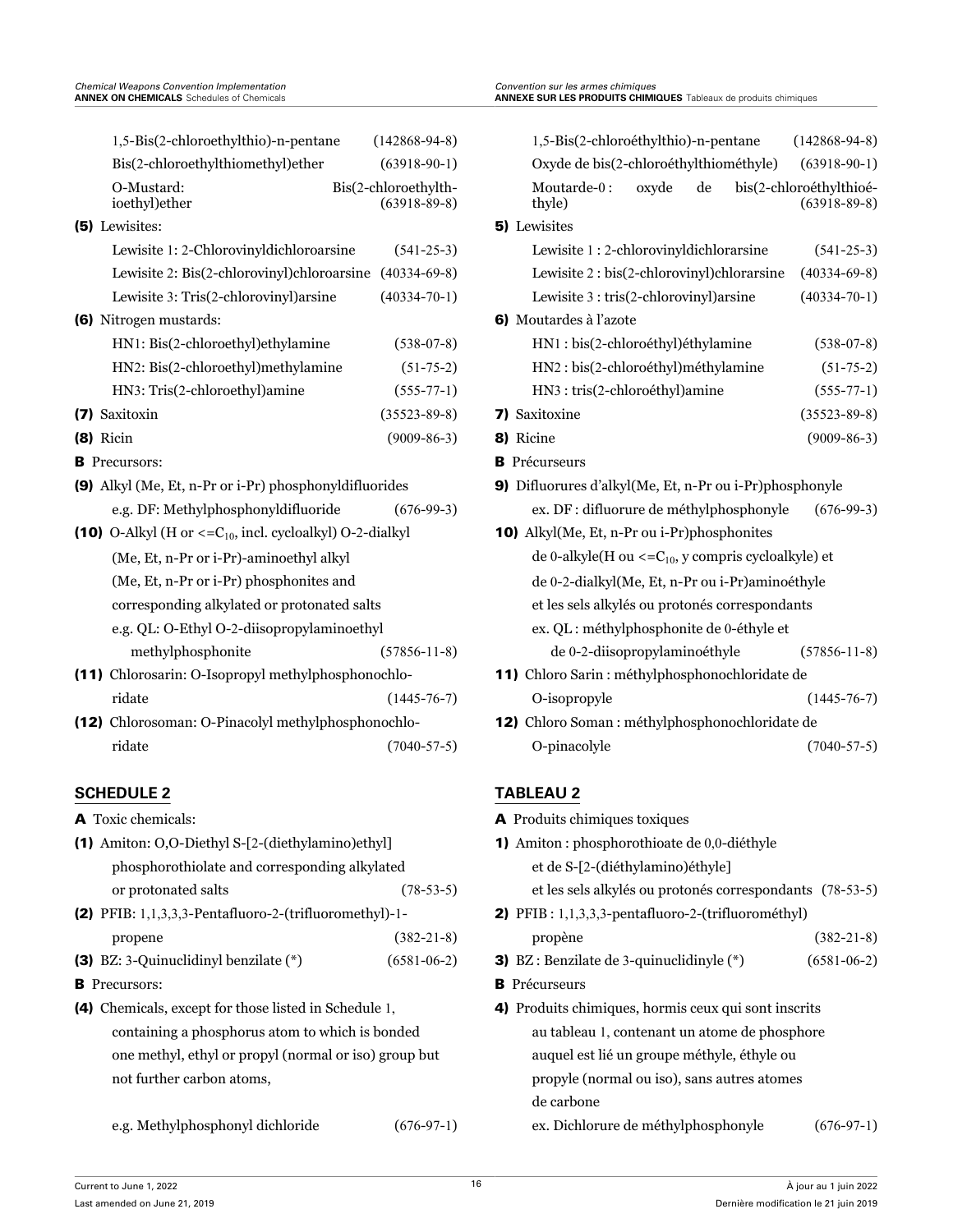| Dimethyl methylphosphonate                                          | $(756 - 79 - 6)$  |
|---------------------------------------------------------------------|-------------------|
| Exemption: Fonofos: O-Ethyl S-phenyl                                |                   |
| ethylphosphonothiolothionate                                        | $(944 - 22 - 9)$  |
| (5) N,N-Dialkyl (Me, Et, n-Pr or i-Pr) phosphoramidic               |                   |
| dihalides                                                           |                   |
| (6) Dialkyl (Me, Et, n-Pr or i-Pr) N,N-dialkyl                      |                   |
| (Me, Et, n-Pr or i-Pr)-phosphoramidates                             |                   |
| (7) Arsenic trichloride                                             | $(7784 - 34 - 1)$ |
| (8) 2,2-Diphenyl-2-hydroxyacetic acid                               | $(76-93-7)$       |
| (9) Quinuclidin-3-ol                                                | $(1619-34-7)$     |
| (10) N,N-Dialkyl (Me, Et, n-Pr or i-Pr) aminoethyl-2-chlo-<br>rides |                   |
| and corresponding protonated salts                                  |                   |
| (11) N,N-Dialkyl (Me, Et, n-Pr or i-Pr) aminoethane-2-ols           |                   |
| and corresponding protonated salts                                  |                   |
| Exemptions: N,N-Dimethylaminoethanol                                | $(108-01-0)$      |
| and corresponding protonated salts                                  |                   |
| N,N-Diethylaminoethanol                                             | $(100-37-8)$      |
| and corresponding protonated salts                                  |                   |
| (12) N,N-Dialkyl (Me, Et, n-Pr or i-Pr) aminoethane-2-thiols        |                   |
| and corresponding protonated salts                                  |                   |
| (13) Thiodiglycol: Bis(2-hydroxyethyl) sulfide                      | $(111-48-8)$      |
| $(14)$ Pinacolyl alcohol: $3^2$ -Dimethylbutan-2-ol $(464-07-3)$    |                   |

### **SCHEDULE 3 TABLEAU 3**

A Toxic chemicals: (1) Phosgene: Carbonyl dichloride (75-44-5)  $(2)$  Cyanogen chloride  $(506-77-4)$  $(3)$  Hydrogen cyanide  $(74-90-8)$ (4) Chloropicrin: Trichloronitromethane (76-06-2) 4) Chloropicrine : trichloronitrométhane (76-06-2) **B** Precursors:  $(5)$  Phosphorus oxychloride  $(10025-87-3)$  $(6)$  Phosphorus trichloride  $(7719-12-2)$  $(7)$  Phosphorus pentachloride  $(10026-13-8)$ (8) Trimethyl phosphite  $(121-45-9)$ (9) Triethyl phosphite  $(122-52-1)$ (10) Dimethyl phosphite  $(868-85-9)$ (11) Diethyl phosphite  $(762-04-9)$  $(12)$  Sulfur monochloride  $(10025-67-9)$  $(13)$  Sulfur dichloride  $(10545-99-0)$  $(14)$  Thionyl chloride  $(7719-09-7)$ (15) Ethyldiethanolamine (139-87-7)

Dimethyl methylphosphonate (756-79-6) Méthylphosphonate de diméthyle (756-79-6) Sauf : Fonofos : éthyldithiophosphonate de 0-<br>éthyle (944-22-9)  $(944-22-9)$ et de S-phényle 5) Dihalogénures N,N-dialkyl(Me, Et, n-Pr ou i-Pr) phosphoramidiques 6) N,N-dialkyl(Me, Et, n-Pr ou i-Pr)phosphoramidates de dialkyle(Me, Et, n-Pr ou i-Pr) 7) Trichlorure d'arsenic (7784-34-1)  $\bullet$ ) Acide 2,2-diphényl-2-hydroxyacétique (76-93-7) (9) Quinuclidin-3-ol (1619-34-7) 9) Quinuclidin-3-ol (1619-34-7) 10) Chlorures de N,N-2-dialkyl(Me, Et, n-Pr ou i-Pr) aminoéthyle et les sels protonés correspondants 11) N,N-2-dialkyl(Me, Et, n-Pr ou i-Pr)aminoéthanol et les sels protonés correspondants Sauf : N,N-Diméthylaminoéthanol (108-01-0) et les sels protonés correspondants N,N-Diéthylaminoéthanol (100-37-8) et les sels protonés correspondants 12) N,N-2-dialkyl(Me, Et, n-Pr ou i-Pr)aminoéthanethiol et les sels protonés correspondants 13) Thiodiglycol: sulfure de bis(2-hydroxyéthyle) (111-48-8) (1464-07-3)  $\binom{133-1}{464-07-3}$  14) Alcool pinacolique : 3,3-diméthylbutan-2-ol  $\binom{464-07-3}{464-07-3}$ 

**ANNEXE SUR LES PRODUITS CHIMIQUES** Tableaux de produits chimiques

| <b>A</b> Produits chimiques toxiques     |                    |
|------------------------------------------|--------------------|
| 1) Phosgène : Dichlorure de carbonyle    | $(75-44-5)$        |
| 2) Chlorure de cyanogène                 | $(506 - 77 - 4)$   |
| 3) Cyanure d'hydrogène                   | $(74-90-8)$        |
| 4) Chloropicrine : trichloronitrométhane | $(76-06-2)$        |
| <b>B</b> Précurseurs                     |                    |
| <b>5)</b> Oxychlorure de phosphore       | $(10025 - 87 - 3)$ |
| <b>6)</b> Trichlorure de phosphore       | $(7719-12-2)$      |
| <b>7)</b> Pentachlorure de phosphore     | $(10026 - 13 - 8)$ |
| <b>8)</b> Phosphite de triméthyle        | $(121-45-9)$       |
| <b>9)</b> Phosphite de triéthyle         | $(122 - 52 - 1)$   |
| 10) Phosphite de diméthyle               | $(868 - 85 - 9)$   |
| <b>11)</b> Phosphite de diéthyle         | $(762 - 04 - 9)$   |
| <b>12)</b> Monochlorure de soufre        | $(10025-67-9)$     |
| <b>13)</b> Dichlorure de soufre          | $(10545-99-0)$     |
| <b>14)</b> Chlorure de thionyle          | $(7719-09-7)$      |
| <b>15)</b> Ethyldiéthanolamine           | $(139 - 87 - 7)$   |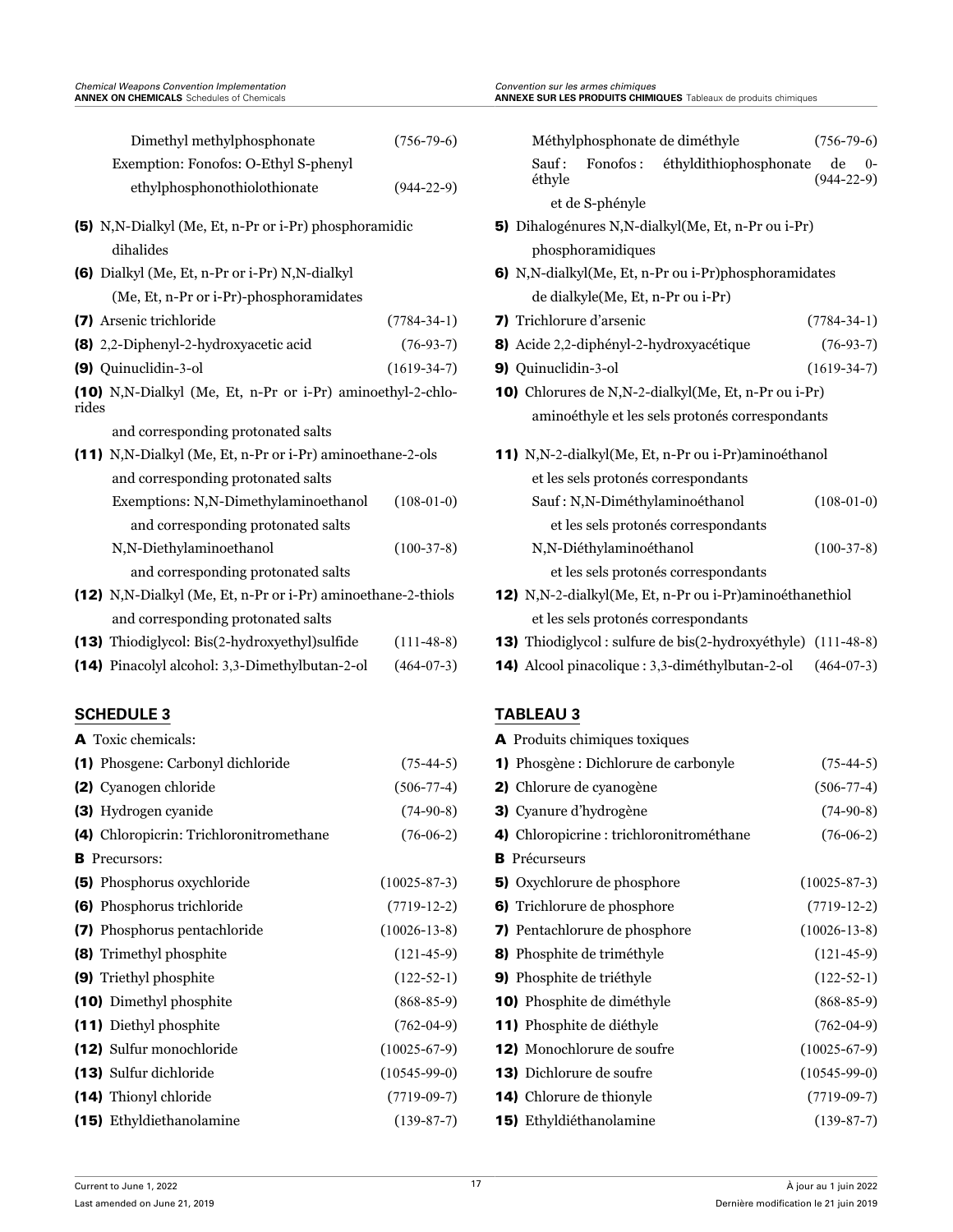**Convention sur les armes chimiques<br><b>ANNEXE SUR LES PRODUITS CHIMIQUES** Tableaux de produits chimiques

| (16) Methyldiethanolamine | $(105-59-9)$     | <b>16)</b> Méthyldiéthanolamine | $(105-59-9)$     |
|---------------------------|------------------|---------------------------------|------------------|
| (17) Triethanolamine      | $(102 - 71 - 6)$ | <b>17)</b> Triéthanolamine      | $(102 - 71 - 6)$ |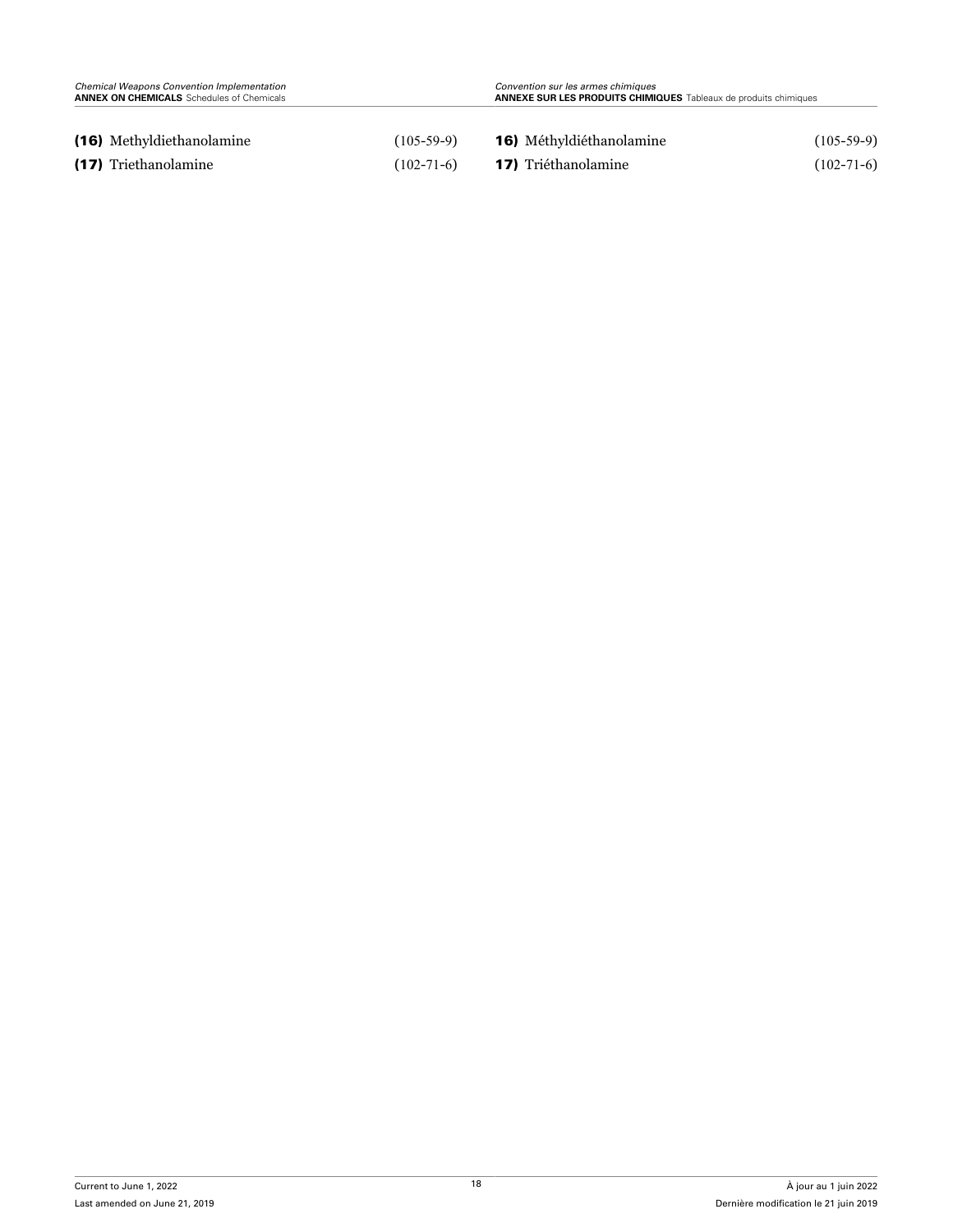# Definitions Définitions

1 *Approved Equipment* means the devices and instruments necessary for the performance of the inspection team's duties that have been certified by the Technical Secretariat in accordance with regulations prepared by the Technical Secretariat pursuant to Part II, paragraph 27 of this Annex. Such equipment may also refer to the administrative supplies or recording materials that would be used by the inspection team.

2 *Building* as referred to in the definition of chemical weapons production facility in Article II comprises specialized buildings and standard buildings.

### (a) *Specialized Building* means:

(i) Any building, including underground structures, containing specialized equipment in a production or filling configuration;

(ii) Any building, including underground structures, which has distinctive features which distinguish it from buildings normally used for chemical production or filling activities not prohibited under this Convention.

(b) *Standard Building* means any building, including underground structures, constructed to prevailing industry standards for facilities not producing any chemical specified in Article II, paragraph 8 (a) (i), or corrosive chemicals.

3 *Challenge Inspection* means the inspection of any facility or location in the territory or in any other place under the jurisdiction or control of a State Party requested by another State Party pursuant to Article IX, paragraphs 8 to 25.

4 *Discrete Organic Chemical* means any chemical belonging to the class of chemical compounds consisting of all compounds of carbon except for its oxides, sulfides and metal carbonates, identifiable by chemical name, by structural formula, if known, and by Chemical Abstracts Service registry number, if assigned.

5 *Equipment* as referred to in the definition of chemical weapons production facility in Article II comprises specialized equipment and standard equipment.

### (a) *Specialized Equipment* means:

(i) The main production train, including any reactor or equipment for product synthesis, separation or purification, any equipment used directly for heat transfer in the final technological stage, such as in reactors or in product separation, as well as any other equipment which has been in contact with any chemical specified in Article II, paragraph 8 (a) (i), or would be in contact with such a chemical if the facility were operated;

### <span id="page-22-0"></span>**VERIFICATION ANNEX ANNEXE SUR LA VÉRIFICATION**

# **PART I PREMIÈRE PARTIE**

1 On entend par *matériel approuvé* les appareils et instruments nécessaires à l'exécution des tâches de l'équipe d'inspection qui ont été homologués par le Secrétariat technique conformément au règlement établi par ses soins en vertu du paragraphe 27 de la deuxième partie de la présente Annexe. Cette expression désigne également les fournitures administratives ou les appareils d'enregistrement qui pourraient être utilisés par l'équipe d'inspection.

2 Les *bâtiments* mentionnés dans la définition d'une installation de fabrication d'armes chimiques à l'article II comprennent les bâtiments spécialisés et les bâtiments du type courant.

### a) On entend par *bâtiment spécialisé* :

i) Tout bâtiment, y compris les structures souterraines, abritant du matériel spécialisé dans une configuration de fabrication ou de remplissage;

ii) Tout bâtiment, y compris les structures souterraines, ayant des caractéristiques propres qui le distinguent des bâtiments normalement utilisés pour des activités de fabrication ou de chargement de produits chimiques non interdites par la présente Convention.

b) On entend par *bâtiment du type courant* tout bâtiment, y compris les structures souterraines, construit selon les normes industrielles courantes pour des installations qui ne fabriquent pas de produits chimiques tels que spécifiés au paragraphe 8, alinéa a) i), de l'article II, ni de produits chimiques corrosifs.

3 On entend par *inspection par mise en demeure* l'inspection de toute installation ou de tout emplacement sur le territoire d'un État partie ou en tout autre lieu placé sous la juridiction ou le contrôle de cet État que demande un autre État partie conformément aux paragraphes 8 à 25 de l'article IX.

4 On entend par *produit chimique organique défini* tout produit chimique appartenant à la classe des composés chimiques qui comprend tous les composés du carbone, à l'exception des oxydes et des sulfures de carbone ainsi que des carbonates de métaux, identifiable par son nom chimique, sa formule développée, si elle est connue, et son numéro de fichier du Chemical Abstracts Service, s'il a été attribué.

5 Le *matériel* mentionné dans la définition d'une installation de fabrication d'armes chimiques à l'article II comprend le matériel spécialisé et le matériel courant.

a) On entend par *matériel spécialisé* :

i) Le train de production principal, y compris tout réacteur ou matériel pour la synthèse, la séparation ou la purification de produits, tout matériel utilisé directement pour le transfert de chaleur au stade technologique final, notamment dans des réacteurs ou dans la séparation de produits, ainsi que tout autre matériel qui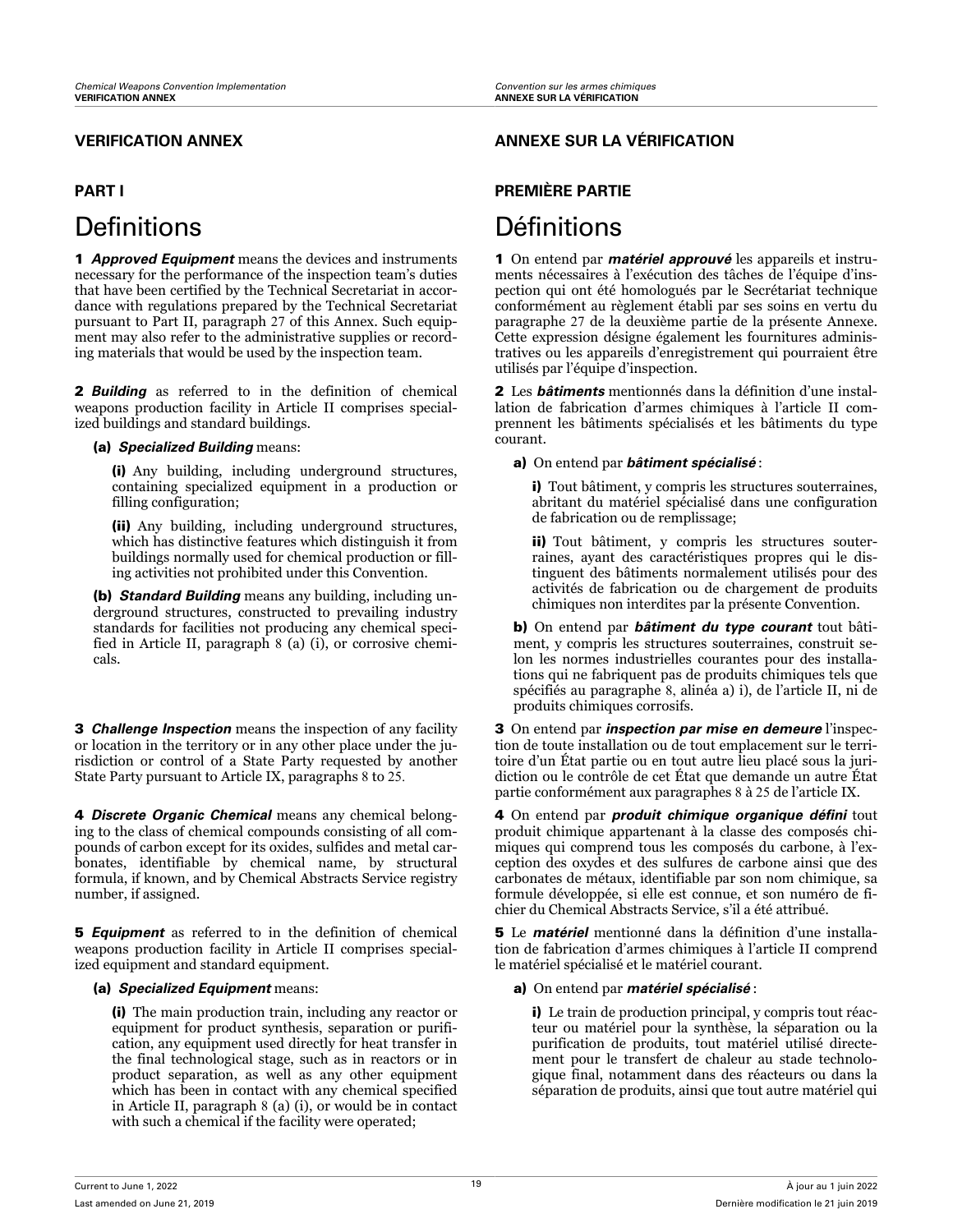(ii) Any chemical weapon filling machines;

(iii) Any other equipment specially designed, built or installed for the operation of the facility as a chemical weapons production facility, as distinct from a facility constructed according to prevailing commercial industry standards for facilities not producing any chemical specified in Article II, paragraph  $8$  (a)  $(i)$ , or corrosive chemicals, such as: equipment made of high-nickel alloys or other special corrosion-resistant material; special equipment for waste control, waste treatment, air filtering, or solvent recovery; special containment enclosures and safety shields; non-standard laboratory equipment used to analyse toxic chemicals for chemical weapons purposes; custom designed process control panels; or dedicated spares for specialized equipment.

### (b) *Standard Equipment* means:

(i) Production equipment which is generally used in the chemical industry and is not included in the types of specialized equipment;

(ii) Other equipment commonly used in the chemical industry, such as: fire-fighting equipment; guard and security/safety surveillance equipment; medical facilities, laboratory facilities; or communications equipment.

6 *Facility* in the context of Article VI means any of the industrial sites as defined below (*plant site*, *plant* and *unit*).

(a) *Plant Site* (Works, Factory) means the local integration of one or more plants, with any intermediate administrative levels, which are under one operational control, and includes common infrastructure, such as:

- (i) Administration and other offices;
- (ii) Repair and maintenance shops;
- (iii) Medical centre;
- (iv) Utilities;
- (v) Central analytical laboratory;
- (vi) Research and development laboratories;
- (vii) Central effluent and waste treatment area; and
- (viii) Warehouse storage.

(b) *Plant* (Production facility, Workshop) means a relatively self-contained area, structure or building containing one or more units with auxiliary and associated infrastructure, such as:

- (i) Small administrative section;
- (ii) Storage/handling areas for feedstock and products;
- (iii) Effluent/waste handling/treatment area;

a été en contact avec un produit chimique tel que spécifié au paragraphe 8, alinéa a) i), de l'article II, ou qui le serait si l'installation était exploitée;

ii) Toute machine de remplissage d'armes chimiques;

iii) Tout autre matériel spécialement conçu, construit ou installé pour faire fonctionner l'installation en tant qu'installation de fabrication d'armes chimiques, par opposition à une installation construite selon les normes qui ont cours dans l'industrie commerciale pour des installations ne fabriquant pas de produits chimiques tels que spécifiés au paragraphe 8, alinéa a) i), de l'article II, ni de produits chimiques corrosifs, tels que le matériel fabriqué avec des alliages à haute teneur en nickel ou d'autres matériaux spéciaux résistant à la corrosion; le matériel spécial de maîtrise des déchets, de traitement des déchets, de filtrage d'air, ou de récupération de solvants; les enceintes de confinement spéciales et les boucliers de sécurité; le matériel de laboratoire non standard utilisé pour analyser des produits chimiques toxiques aux fins d'armes chimiques; les tableaux de commande de procédé fabriqués sur mesure; les pièces de rechange destinées exclusivement à du matériel spécialisé.

### b) On entend par *matériel courant* :

i) Le matériel de fabrication qui est généralement utilisé dans l'industrie chimique et qui ne figure pas parmi les types de matériel spécialisé;

ii) D'autres équipements couramment utilisés dans l'industrie chimique, tels que le matériel de lutte contre l'incendie, le matériel de surveillance pour le gardiennage et la sécurité/la sûreté, les installations médicales, les installations de laboratoire ou le matériel de communications.

6 On entend par *installation*, dans le contexte de l'article VI, tout site industriel tel que défini ci-après (*site d'usines*, *usine* et *unité*).

a) On entend par *site d'usines* (fabrique) un ensemble constitué d'une usine, ou de plusieurs usines intégrées localement, relevant d'une seule direction d'exploitation, avec des échelons administratifs intermédiaires, incluant une infrastructure commune, comprenant entre autres les éléments suivants :

- i) Bureaux administratifs et autres;
- ii) Ateliers de réparation et d'entretien;
- iii) Centre médical;
- iv) Équipements collectifs;
- v) Laboratoire central d'analyse;
- vi) Laboratoires de recherche-développement;

vii) Station centrale de traitement des effluents et des déchets;

viii) Entrepôts.

b) On entend par *usine* (installation de fabrication, atelier) une zone, une structure ou un bâtiment relativement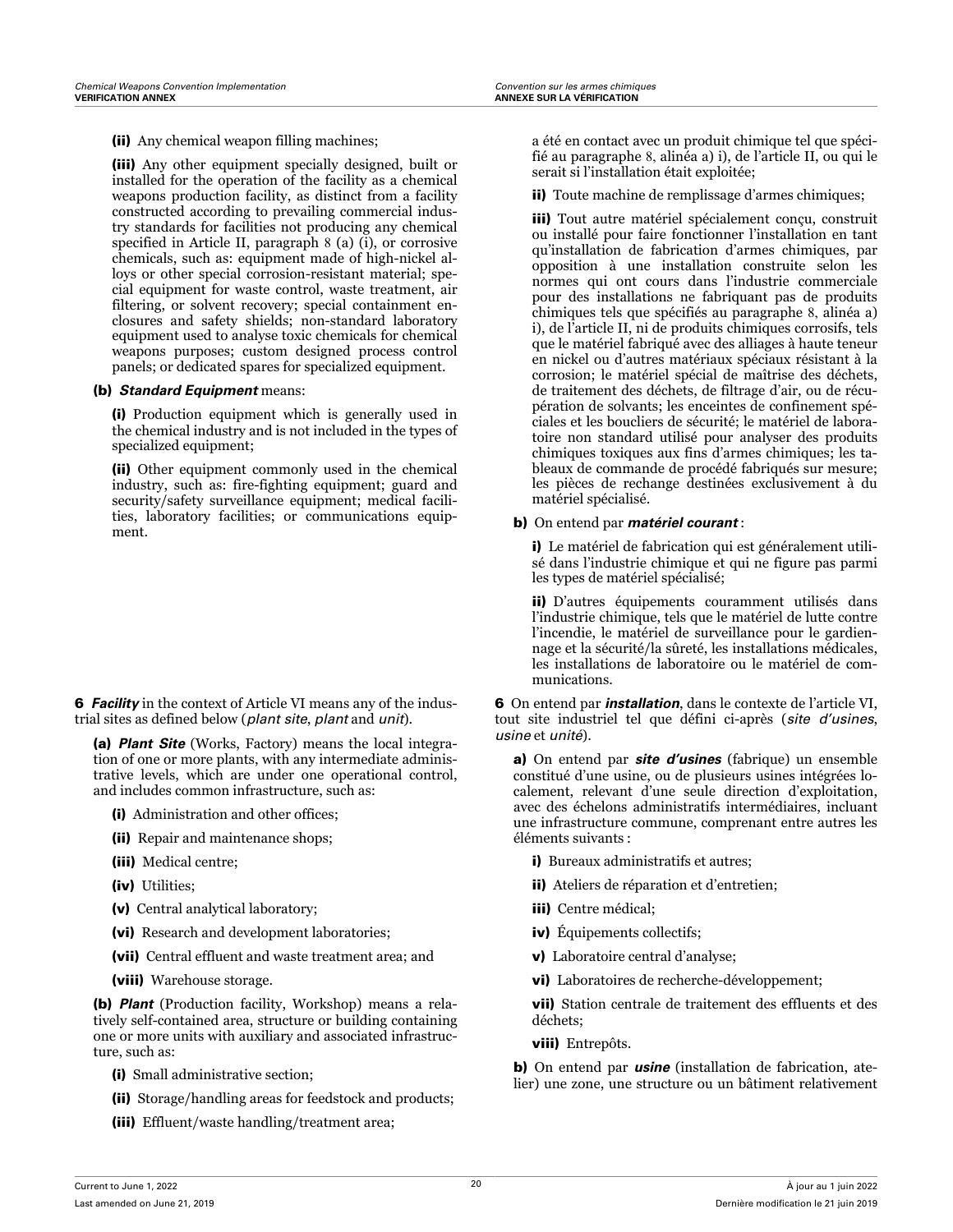**ANNEXE SUR LA VÉRIFICATION** 

(iv) Control/analytical laboratory;

(v) First aid service/related medical section; and

(vi) Records associated with the movement into, around and from the site, of declared chemicals and their feedstock or product chemicals formed from them, as appropriate.

(c) *Unit* (Production unit, Process unit) means the combination of those items of equipment, including vessels and vessel set up, necessary for the production, processing or consumption of a chemical.

7 *Facility Agreement* means an agreement or arrangement between a State Party and the Organization relating to a specific facility subject to on-site verification pursuant to Articles IV, V and VI.

8 *Host State* means the State on whose territory lie facilities or areas of another State, Party to this Convention, which are subject to inspection under this Convention.

9 *In-Country Escort* means individuals specified by the inspected State Party and, if appropriate, by the Host State, if they so wish, to accompany and assist the inspection team during the in-country period.

10 *In-Country Period* means the period from the arrival of the inspection team at a point of entry until its departure from the State at a point of entry.

11 *Initial Inspection* means the first on-site inspection of facilities to verify declarations submitted pursuant to Articles III, IV, V and VI and this Annex.

12 *Inspected State Party* means the State Party on whose territory or in any other place under its jurisdiction or control an inspection pursuant to this Convention takes place, or the State Party whose facility or area on the territory of a Host State is subject to such an inspection; it does not, however, include the State Party specified in Part II, paragraph 21 of this Annex.

13 *Inspection Assistant* means an individual designated by the Technical Secretariat as set forth in Part II, Section A, of this Annex to assist inspectors in an inspection or visit, such as medical, security and administrative personnel and interpreters.

14 *Inspection Mandate* means the instructions issued by the Director-General to the inspection team for the conduct of a particular inspection.

autonome abritant une ou plusieurs unités avec l'infrastructure auxiliaire et associée qui peut comprendre, entre autres :

i) Une petite section administrative;

ii) Une zone de stockage/de manipulation des matières de base et des produits;

iii) Une station de manipulation/de traitement des effluents/des déchets;

iv) Un laboratoire de contrôle et d'analyse;

v) Un service de premiers secours/une section médicale connexe;

vi) Des relevés concernant, selon le cas, les mouvements des produits chimiques déclarés et de leurs matières de base ou des produits chimiques qui en dérivent dans le site, autour du site ou à partir de celui-ci.

c) On entend par *unité* (unité de fabrication, unité de traitement) la combinaison des pièces de matériel, y compris les cuves et montages de cuves, nécessaires pour fabriquer, traiter ou consommer un produit chimique.

7 On entend par *accord d'installation* l'accord ou arrangement conclu entre un État partie et l'Organisation concernant une installation spécifique soumise à la vérification sur place, conformément aux articles IV, V et VI.

8 On entend par *État hôte* l'État sur le territoire duquel sont situées les installations ou les zones d'un autre État, partie à la présente Convention, qui sont soumises à une inspection en vertu de la présente Convention.

9 On entend par *personnel d'accompagnement dans le pays* les personnes que l'État partie inspecté et, le cas échéant, l'État hôte peuvent, s'ils le souhaitent, charger d'accompagner et de seconder l'équipe d'inspection pendant la période passée dans le pays.

10 On entend par *période passée dans le pays* la période comprise entre l'arrivée de l'équipe d'inspection à un point d'entrée et son départ du pays par un tel point.

11 On entend par *inspection initiale* la première inspection sur place réalisée dans des installations pour vérifier l'exactitude des déclarations présentées conformément aux articles III, IV, V, VI et à la présente Annexe.

12 On entend par *État partie inspecté* l'État partie sur le territoire duquel ou dont la juridiction ou le contrôle s'étend sur le lieu dans lequel une inspection est effectuée conformément à la présente Convention, ou l'État partie dont l'installation ou la zone sise sur le territoire d'un État hôte est soumise à une telle inspection; ce terme ne s'applique toutefois pas à l'État partie tel que spécifié au paragraphe 21 de la deuxième partie de la présente Annexe.

13 On entend par *assistant d'inspection* une personne désignée par le Secrétariat technique conformément à la section A de la deuxième partie de la présente Annexe pour aider les inspecteurs à effectuer une inspection ou une visite, tel qu'un médecin ou un auxiliaire médical, un agent de sécurité, un agent administratif ou un interprète.

14 On entend par *mandat d'inspection* les instructions données par le Directeur général à l'équipe d'inspection en vue de la réalisation d'une inspection donnée.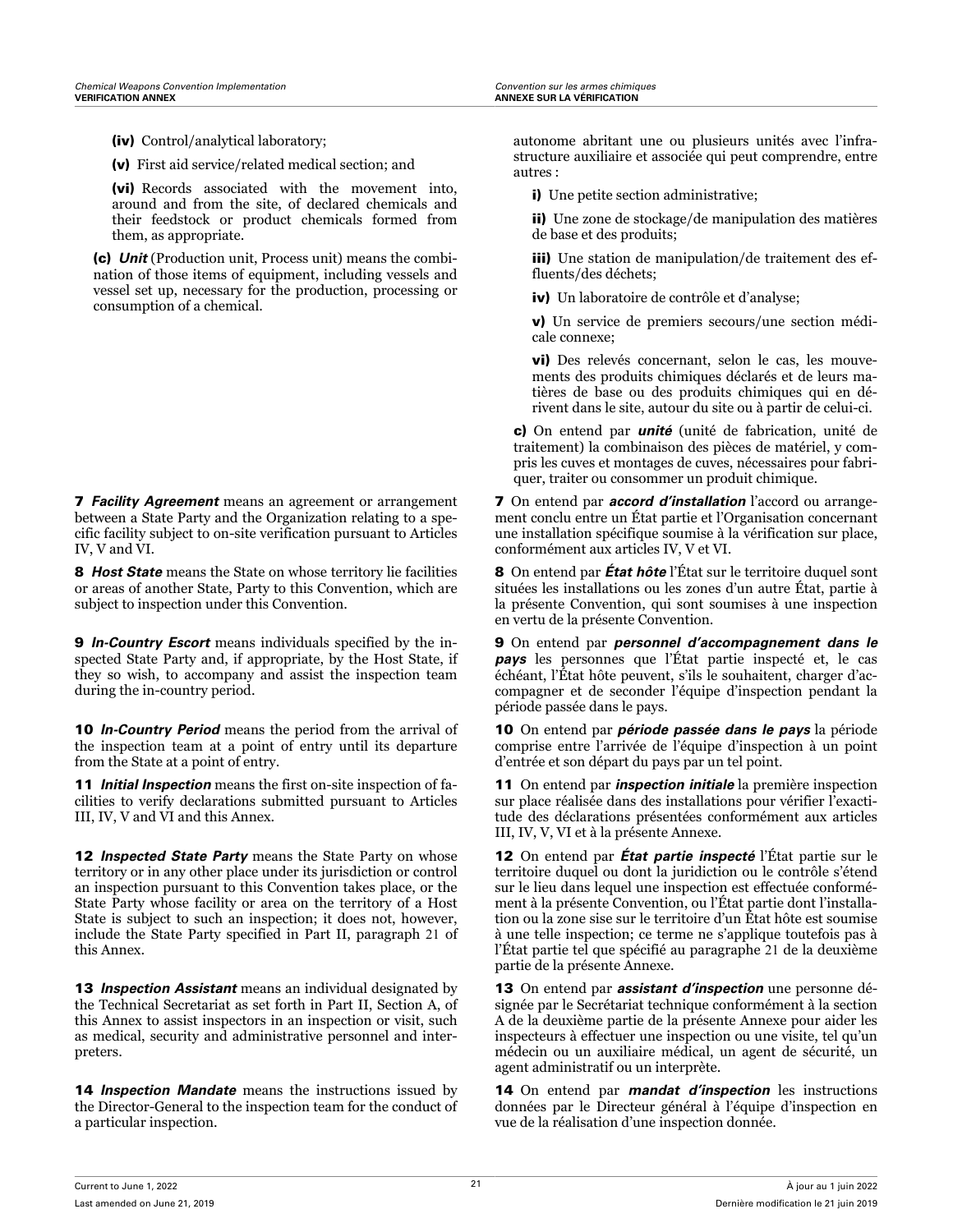**ANNEXE SUR LA VÉRIFICATION** 

15 *Inspection Manual* means the compilation of additional procedures for the conduct of inspections developed by the Technical Secretariat.

16 *Inspection Site* means any facility or area at which an inspection is carried out and which is specifically defined in the respective facility agreement or inspection request or mandate or inspection request as expanded by the alternative or final perimeter.

17 *Inspection Team* means the group of inspectors and inspection assistants assigned by the Director-General to conduct a particular inspection.

18 *Inspector* means an individual designated by the Technical Secretariat according to the procedures as set forth in Part II, Section A, of this Annex, to carry out an inspection or visit in accordance with this Convention.

19 *Model Agreement* means a document specifying the general form and content for an agreement concluded between a State Party and the Organization for fulfilling the verification provisions specified in this Annex.

20 *Observer* means a representative of a requesting State Party or a third State Party to observe a challenge inspection.

21 *Perimeter* in case of challenge inspection means the external boundary of the inspection site, defined by either geographic coordinates or description on a map.

(a) *Requested Perimeter* means the inspection site perimeter as specified in conformity with Part X, paragraph 8, of this Annex;

(b) *Alternative Perimeter* means the inspection site perimeter as specified, alternatively to the requested perimeter, by the inspected State Party; it shall conform to the requirements specified in Part X, paragraph 17, of this Annex;

(c) *Final Perimeter* means the final inspection site perimeter as agreed in negotiations between the inspection team and the inspected State Party, in accordance with Part X, paragraphs 16 to 21, of this Annex;

(d) *Declared Perimeter* means the external boundary of the facility declared pursuant to Articles III, IV, V and VI.

22 *Period of Inspection*, for the purposes of Article IX, means the period of time from provision of access to the inspection team to the inspection site until its departure from the inspection site, exclusive of time spent on briefings before and after the verification activities.

23 *Period of Inspection*, for the purposes of Articles IV, V and VI, means the period of time from arrival of the inspection team at the inspection site until its departure from the inspection site, exclusive of time spent on briefings before and after the verification activities.

24 *Point of Entry* / *Point of Exit* means a location designated for the in-country arrival of inspection teams for 15 On entend par *manuel d'inspection* le recueil des procédures d'inspection supplémentaires élaborées par le Secrétariat technique.

16 On entend par *site d'inspection* toute installation ou zone dans laquelle une inspection est effectuée et qui est spécifiquement définie dans l'accord d'installation pertinent ou dans la demande ou le mandat d'inspection ou encore dans la demande d'inspection augmentée du périmètre alternatif ou final.

17 On entend par *équipe d'inspection* le groupe des inspecteurs et des assistants d'inspection désignés par le Directeur général pour effectuer une inspection donnée.

18 On entend par *inspecteur* une personne désignée par le Secrétariat technique selon la procédure énoncée dans la section A de la deuxième partie de la présente Annexe pour effectuer une inspection ou une visite conformément à la présente Convention.

19 On entend par *accord type* un document spécifiant la forme et la teneur générales d'un accord conclu entre un État partie et l'Organisation pour appliquer les dispositions en matière de vérification énoncées dans la présente Annexe.

20 On entend par *observateur* le représentant d'un État partie requérant ou d'un État partie tiers, qui est chargé d'observer une inspection par mise en demeure.

21 On entend par *périmètre*, dans le cas d'une inspection par mise en demeure, la limite extérieure du site d'inspection, définie par des coordonnées géographiques ou tracée sur une carte.

a) On entend par *périmètre demandé* le périmètre du site d'inspection spécifié conformément au paragraphe 8 de la dixième partie de la présente Annexe;

b) On entend par *périmètre alternatif* le périmètre du site d'inspection proposé par l'État partie inspecté à la place du périmètre demandé; il est conforme à ce que nécessitent les dispositions du paragraphe 17 de la dixième partie de la présente Annexe;

c) On entend par *périmètre final* le périmètre final du site d'inspection convenu par la voie de négociations entre l'équipe d'inspection et l'État partie inspecté, conformément aux paragraphes 16 à 21 de la dixième partie de la présente Annexe;

d) On entend par *périmètre déclaré* la limite extérieure de l'installation déclarée conformément aux articles III, IV, V et VI.

22 Aux fins de l'article IX, on entend par *période d'inspection* la période de temps comprise entre le moment où l'équipe d'inspection a accès au site d'inspection et celui où elle quitte ce lieu, à l'exclusion du temps consacré aux réunions d'information précédant ou suivant les activités de vérification.

23 Aux fins des articles IV, V et VI, on entend par *période d'inspection* la période de temps comprise entre l'arrivée de l'équipe d'inspection sur le site d'inspection et son départ de ce lieu, à l'exclusion du temps consacré aux réunions d'information précédant ou suivant les activités de vérification.

24 On entend par *point d'entrée* / *point de sortie* un lieu désigné pour l'arrivée dans le pays des équipes d'inspection